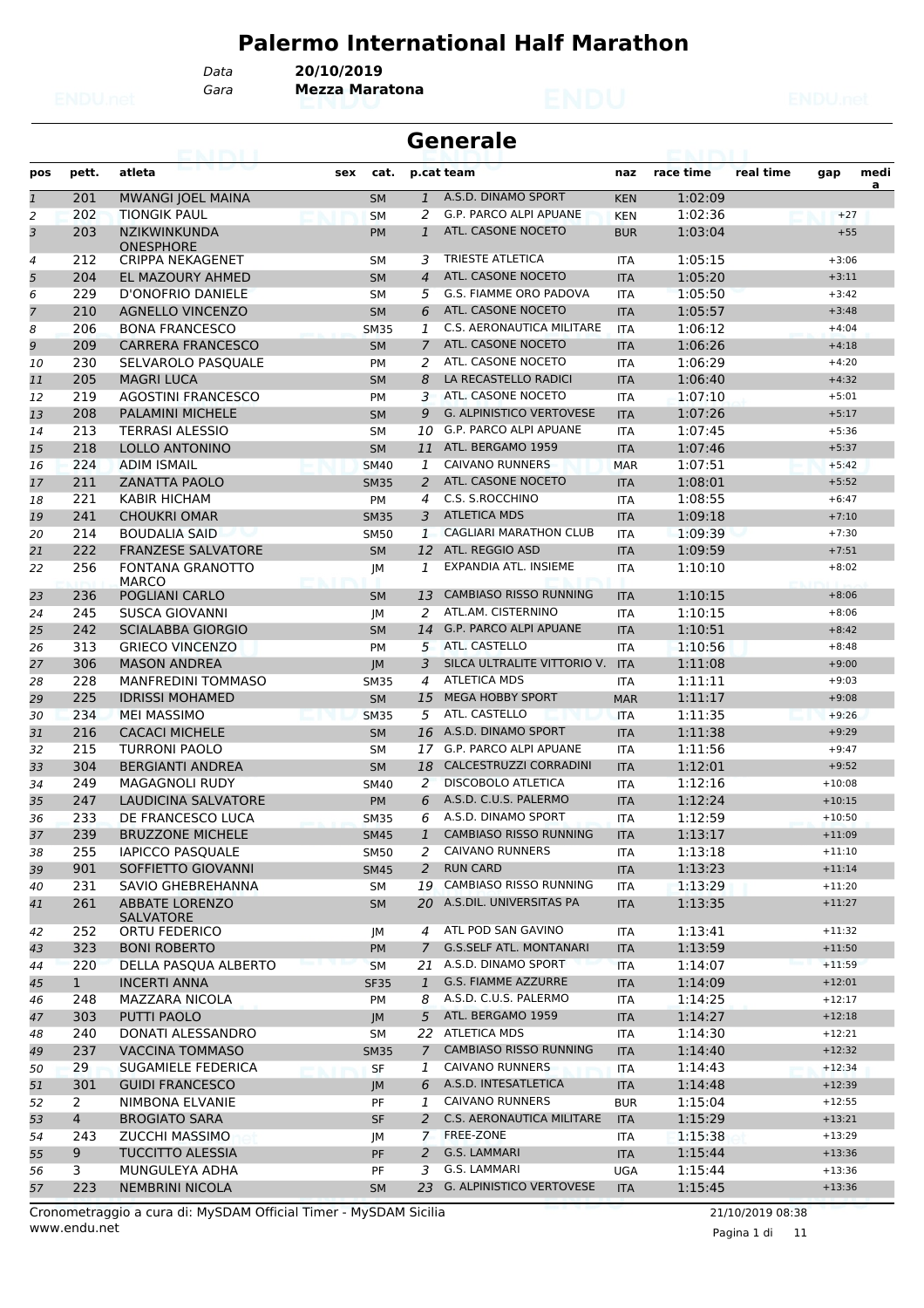| pos | pett.          | atleta                                        | sex | cat.        |                | p.cat team                         | naz        | race time | real time | gap             | medi<br>a |
|-----|----------------|-----------------------------------------------|-----|-------------|----------------|------------------------------------|------------|-----------|-----------|-----------------|-----------|
| 58  | 259            | <b>FALCO VINCENZO</b>                         |     | <b>SM35</b> | 8              | <b>CAIVANO RUNNERS</b>             | <b>ITA</b> | 1:16:02   |           | $+13:53$        |           |
| 59  | 250            | <b>MERENDA MICHELE</b>                        |     | <b>SM35</b> | 9              | <b>CAGLIARI MARATHON CLUB</b>      | <b>ITA</b> | 1:16:05   |           | $+13:56$        |           |
| 60  | 254            | <b>TARAS CHRISTIAN</b>                        |     | <b>SM40</b> | 3              | ATL. CASTELLO                      | <b>ITA</b> | 1:16:14   |           | $+14:05$        |           |
| 61  | 302            | LO PICCOLO FILIPPO                            |     | <b>SM40</b> | $\overline{4}$ | A.S.D. MONTI ROSSI NICOLOSI        | <b>ITA</b> | 1:16:20   |           | $+14:12$        |           |
| 62  | 258            | <b>TOPPI IGOR</b>                             |     | <b>SM35</b> | 10             | <b>LBM SPORT TEAM</b>              | <b>ITA</b> | 1:16:30   |           | $+14:21$        |           |
| 63  | 246            | <b>ARRIGHI REMO</b>                           |     | <b>SM</b>   |                | 24 ASD LA GALLA PONTEDERA          | <b>ITA</b> | 1:16:57   |           | $+14:48$        |           |
| 64  | 263            | <b>BOUMALIK ABDELKRIM</b>                     |     | <b>SM50</b> | 3              | A.S.D. ATLETICA CANICATTI          | <b>MAR</b> | 1:17:10   |           | $+15:01$        |           |
| 65  | 317            | <b>CUCCHIARA DARIO</b>                        |     | <b>SM</b>   |                | 25 A.S.D. SPORTAMATORI             | <b>ITA</b> | 1:17:17   |           | $+15:08$        |           |
| 66  | 331            | <b>CONTI DOMENICO</b>                         |     | <b>PM</b>   | 9              | A.S.DIL. UNIVERSITAS PA            | <b>ITA</b> | 1:17:17   |           | $+15:09$        |           |
| 67  | 311            | TONA FRANCESCO PAOLO                          |     | <b>SM40</b> | 5              | A.S.DIL. UNIVERSITAS PA            | <b>ITA</b> | 1:17:23   |           | $+15:15$        |           |
| 68  | 6              | <b>KEMBOI VIVIAN JEROP</b>                    |     | <b>SF</b>   | 3              | ATL. CASTELLO                      | <b>KEN</b> | 1:17:28   |           | $+15:19$        |           |
| 69  | 262            | ATZENI ALVIERO                                |     | <b>SM50</b> | 4              | <b>CAGLIARI MARATHON CLUB</b>      | <b>ITA</b> | 1:17:31   |           | $+15:22$        |           |
| 70  | 260            | <b>D'AGOSTINO FRANCESCO</b>                   |     | PM          | 10             | <b>G.P. PARCO ALPI APUANE</b>      | <b>ITA</b> | 1:18:01   |           | $+15:52$        |           |
| 71  | 244            | PARISI DAVIDE                                 |     | <b>SM</b>   |                | 26 LAGARINA CRUS TEAM              | <b>ITA</b> | 1:18:04   |           | $+15:56$        |           |
| 72  | 305            | <b>PAFUMI ENRICO</b>                          |     | <b>SM35</b> | 11             | A.S.D. MONTI ROSSI NICOLOSI        | <b>ITA</b> | 1:18:13   |           | $+16:04$        |           |
| 73  | 23             | PROIETTI FEDERICA                             |     | SF          | 4              | CALCESTRUZZI CORRADINI             | <b>ITA</b> | 1:18:45   |           | $+16:36$        |           |
| 74  | 5              | <b>ZENONI FEDERICA</b>                        |     | PF          | $\overline{4}$ | ATL. BERGAMO 1959                  | <b>ITA</b> | 1:19:00   |           | $+16:51$        |           |
| 75  | 312            | <b>MURATORE ANTONINO</b>                      |     | <b>SM35</b> |                | 12 A.S.DIL. UNIVERSITAS PA         | <b>ITA</b> | 1:19:01   |           | $+16:52$        |           |
| 76  | 13             | <b>FACCIANI MARTINA</b>                       |     | <b>SF</b>   | 5              | CALCESTRUZZI CORRADINI             | <b>ITA</b> | 1:19:20   |           | $+17:11$        |           |
| 77  | 14             | <b>IOZZIA IVANA</b>                           |     | <b>SF45</b> | 1              | CALCESTRUZZI CORRADINI             | <b>ITA</b> | 1:19:28   |           | $+17:19$        |           |
| 78  | 15             | <b>ERMINI AURORA</b>                          |     | <b>SF</b>   | 6              | A.S.D. ACSI ITALIA ATLETICA        | <b>ITA</b> | 1:19:33   |           | $+17:25$        |           |
| 79  | 22             | <b>COCCHI FRANCESCA</b>                       |     | <b>SF</b>   | 7              | CALCESTRUZZI CORRADINI             | <b>ITA</b> | 1:19:46   |           | $+17:38$        |           |
| 80  | 12             | LA BARBERA SILVIA                             |     | <b>SF35</b> | 2              | <b>CAIVANO RUNNERS</b>             | <b>ITA</b> | 1:20:08   |           | $+18:00$        |           |
| 81  | 314            | DEMITO COSIMO                                 |     | JM          | 8              | ATL.AM. CISTERNINO                 | <b>ITA</b> | 1:20:09   |           | $+18:01$        |           |
| 82  | 318            | <b>BUCCAFUSCA MASSIMO</b>                     |     | <b>SM35</b> | 13             | A.S.D. CLUB ATLETICA               | <b>ITA</b> | 1:20:32   |           | $+18:24$        |           |
| 83  | $\overline{7}$ | RADAELLI SILVIA                               |     | <b>SF</b>   |                | 8 FREE-ZONE                        | <b>ITA</b> | 1:20:46   |           | $+18:37$        |           |
| 84  | 316            | <b>CAPASSO DANIELE</b>                        |     | <b>SM</b>   | 27             | ATL. RECANATI                      | <b>ITA</b> | 1:21:06   |           | $+18:58$        |           |
| 85  | 18             | <b>MANCA MANUELA</b>                          |     | <b>SF35</b> | 3              | A.S.D. CAGLIARI ATLETICA           | <b>ITA</b> | 1:21:10   |           | $+19:01$        |           |
| 86  | 321            | PORTA ANDREA                                  |     | <b>SM45</b> | 3              | ATL POD SAN GAVINO                 | <b>ITA</b> | 1:21:12   |           | $+19:03$        |           |
| 87  | 257            | PEZZUTO ROCCO ANGELO                          |     | <b>SM</b>   |                | 28 G.P. PARCO ALPI APUANE          | <b>ITA</b> | 1:21:16   |           | $+19:08$        |           |
| 88  | 325            | PIEMONTE PIETRO                               |     | <b>SM</b>   |                | 29 A.S.D. MONTI ROSSI NICOLOSI     | <b>ITA</b> | 1:21:44   |           | $+19:35$        |           |
| 89  | 320            | <b>MESSINA VITO</b>                           |     | <b>SM35</b> |                | 14 A.S.D. SPORTAMATORI             | <b>ITA</b> | 1:21:51   |           | $+19:42$        |           |
| 90  | 49             | <b>BARETTO IRIS</b>                           |     | <b>PF</b>   | 5              | <b>S.S. TRIONFO LIGURE</b>         | <b>ITA</b> | 1:21:53   |           | $+19:45$        |           |
| 91  | 20             | <b>BAZZONI ELEONORA</b>                       |     | <b>SF</b>   | 9              | G.S. LAMMARI                       | <b>ITA</b> | 1:22:03   |           | $+19:54$        |           |
| 92  | 307            | <b>RIESI FABRIZIO</b>                         |     | <b>SM35</b> | 15             | <b>G.S. SPLENDOR COSSATO</b>       | <b>ITA</b> | 1:22:21   |           | $+20:13$        |           |
| 93  | 873            | <b>CERRITO SANTI</b>                          |     | <b>SM</b>   |                | 30 A.S.D. ATLETICA NEBRODI         | <b>ITA</b> | 1:22:23   |           | $+20:15$        |           |
| 94  | 17             | <b>GIUDICI GLORIA RITA</b><br><b>ANTONIA</b>  |     | <b>SF</b>   | 10             | FREE-ZONE                          | <b>ITA</b> | 1:22:28   |           | $+20:20$        |           |
| 95  | 324            | <b>VITALI STEFANO</b>                         |     | SM35        |                | 16 ATL. REGGIO ASD                 | ITA        | 1:22:45   |           | $+20:37$        |           |
| 96  | 315            | PIRAS GIACOMO                                 |     | <b>SM35</b> |                | 17 ATL POD SAN GAVINO              | <b>ITA</b> | 1:22:55   |           | $+20:47$        |           |
| 97  | 399            | <b>RENDA ANTONINO</b>                         |     | SM40        |                | 6 A.S.D. MARATHON MONREALE         | <b>ITA</b> | 1:22:57   |           | $+20:49$        |           |
| 98  | 337            | RANDAZZO FRANCESCO                            |     | SM35        |                | 18 A.S.D. SPORTAMATORI             | <b>ITA</b> | 1:23:00   |           | $+20:51$        |           |
| 99  | 390            | NASO BIAGIO                                   |     | <b>SM50</b> |                | 5 A.S.D. ATLETICA NEBRODI          | ITA        | 1:23:05   |           | $+20:56$        |           |
| 100 | 308            | <b>MURCIANO ROBERTO</b>                       |     | <b>SM</b>   |                | 31 ATL. REGGIO ASD                 | <b>ITA</b> | 1:23:17   |           | $+21:09$        |           |
| 101 | 309            | <b>GRASSI MIRKO</b>                           |     | SM          |                | 32 G. ALPINISTICO VERTOVESE        | ITA        | 1:23:23   |           | $+21:14$        |           |
| 102 | 335            | <b>REDEGHIERI FEDERICO</b>                    |     | <b>PM</b>   |                | 11 G.S.SELF ATL. MONTANARI         | <b>ITA</b> | 1:23:32   |           | $+21:24$        |           |
| 103 | 330            | SICA DOMENICO                                 |     | SΜ          |                | 33 A.S.D. ATL. AGROPOLI            | ITA        | 1:23:53   |           | $+21:44$        |           |
| 104 | 253            | SIMONE FELICE                                 |     | PM          | 12             | LIONS VALLE UFITA                  | <b>ITA</b> | 1:23:53   |           | $+21:45$        |           |
| 105 | 326            | <b>GIACALONE GIORGIO</b>                      |     | SM          |                | 34 GOOD RACE TEAM                  | <b>ITA</b> | 1:23:56   |           | $+21:47$        |           |
| 106 | 345            | <b>CAPUTO CARMELO</b>                         |     | <b>SM</b>   |                | 35 A.S.D. MONTI ROSSI NICOLOSI     | <b>ITA</b> | 1:24:00   |           | $+21:52$        |           |
| 107 | 355            | <b>LIBERTI STEFANO</b>                        |     | <b>SM40</b> | 7              | ASD POLISPORTIVA PEGASO            | <b>ITA</b> | 1:24:15   |           | $+22:06$        |           |
| 108 | 327            | <b>GIANNINOTO ENZO</b>                        |     | <b>SM50</b> | 6              | A.P.D. ULTRARUNNING                | <b>ITA</b> | 1:24:19   |           | $+22:10$        |           |
| 109 | 333            | LO GIUDICE LIBORIO                            |     | <b>SM35</b> |                | 19 ASD LAVORATORI INTESA           | ITA        | 1:24:20   |           | $+22:11$        |           |
| 110 | 111            | <b>NESTOLA SARA</b>                           |     | JF          | $\mathbf{1}$   | <b>G.S.SELF ATL. MONTANARI</b>     | <b>ITA</b> | 1:24:35   |           | $+22:26$        |           |
| 111 | 329            | SANTANGELO GIUSEPPE                           |     | <b>SM40</b> | 8              | A.S.D. ATL. AVIS BRA GAS           | <b>ITA</b> | 1:24:38   |           | $+22:30$        |           |
| 112 | 336            | <b>FALLETTA ANGELO</b>                        |     | <b>SM55</b> | $\mathbf{1}$   | A.S.DIL. UNIVERSITAS PA            | <b>ITA</b> | 1:24:39   |           | $+22:30$        |           |
| 113 | 334            | DI GIOIA CALOGERO                             |     | <b>SM35</b> |                | 20 A.S.DIL. UNIVERSITAS PA         | ITA        | 1:24:46   |           | $+22:38$        |           |
| 114 | 358            | <b>ZIRILLI MARIO</b>                          |     | <b>SM45</b> |                | 4 A.S.D. TRACK CLUB MASTER         | <b>ITA</b> | 1:24:49   |           | $+22:40$        |           |
| 115 | 373            | AMMIRATA VITTORIO                             |     | <b>SM50</b> | 7              | ASD POLIZIA DI STATO               | ITA        | 1:24:53   |           | $+22:45$        |           |
| 116 | 328            | <b>AGNELLO VINCENZO</b>                       |     | <b>SM45</b> | 5              | ASD ATL. CITTA' DI                 | <b>ITA</b> | 1:25:35   |           | $+23:27$        |           |
| 117 | 310            | LA MANTIA GIOVANNI                            |     | <b>SM45</b> | 6              | A.S.DIL. UNIVERSITAS PA            | <b>ITA</b> | 1:25:55   |           | $+23:46$        |           |
| 118 | 372            | <b>AUGELLO FRANCESCO</b><br>SALVATORE         |     | <b>SM35</b> | 21             | MARATHON CALTANISSETTA             | <b>ITA</b> | 1:25:59   |           | $+23:50$        |           |
| 119 | 369            | <b>GIAMMONA INDACO LUCA</b><br><b>ANTONIO</b> |     | SM          |                | 36 A.S.D. MONTI ROSSI NICOLOSI ITA |            | 1:25:59   |           | $+23:51$        |           |
|     |                |                                               |     |             |                |                                    |            |           |           | <b>KITALI 1</b> |           |

Pagina 2 di 11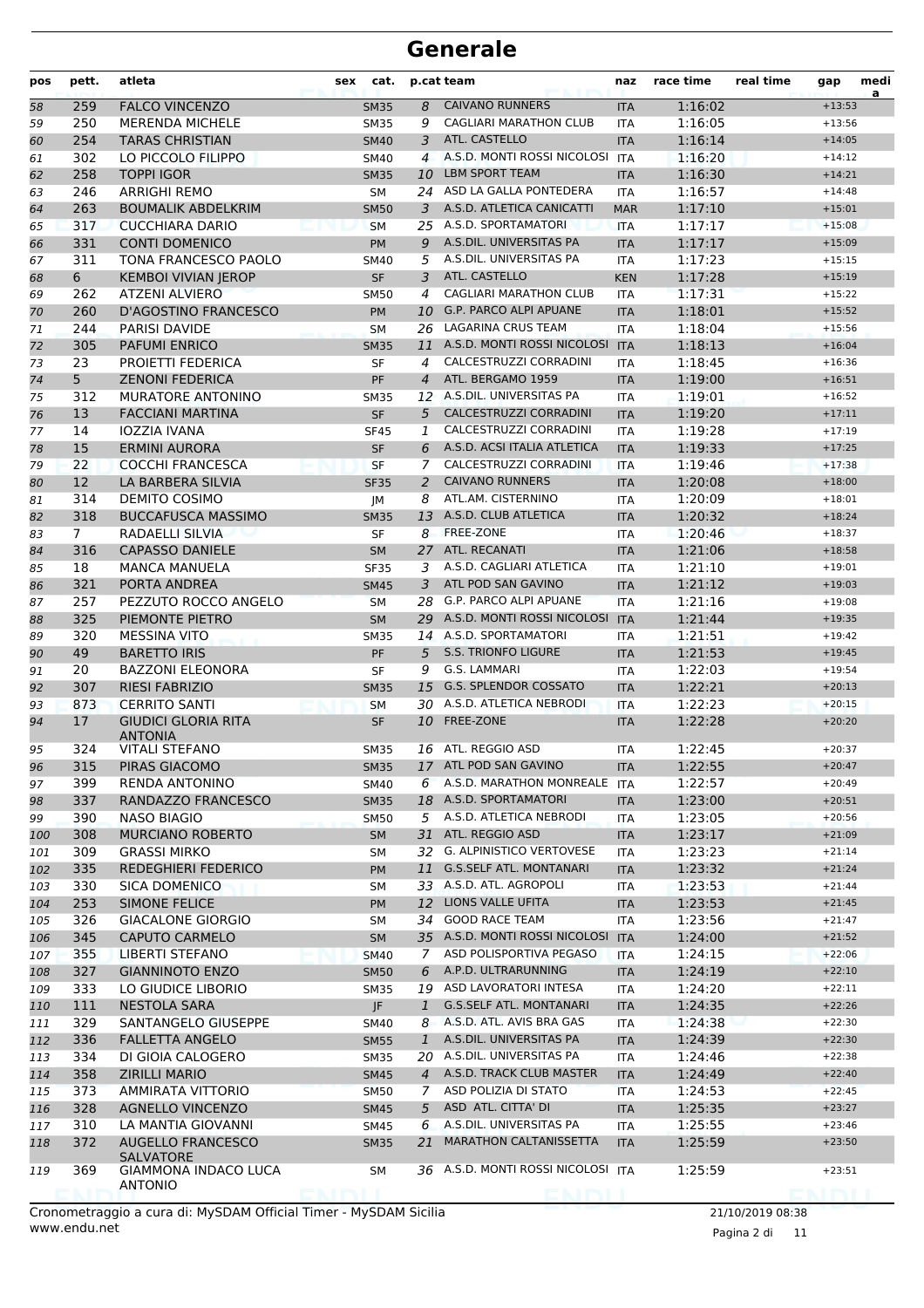| pos | pett. | atleta                                     | sex | cat.        |                | p.cat team                      | naz        | race time | real time | gap             | medi<br>a |
|-----|-------|--------------------------------------------|-----|-------------|----------------|---------------------------------|------------|-----------|-----------|-----------------|-----------|
| 120 | 28    | <b>CAVALLINI DENISE</b>                    |     | <b>SF40</b> | $\mathbf{1}$   | G.S. LAMMARI                    | <b>ITA</b> | 1:26:06   |           | $+23:58$        |           |
| 121 | 94    | <b>BERTOLOTTI ELENA</b>                    |     | <b>SF35</b> | 4              | ATL. CASTELLO                   | <b>ITA</b> | 1:26:11   |           | $+24:02$        |           |
| 122 | 348   | <b>AMATO ELIO</b>                          |     | <b>SM55</b> | 2              | A.S.DIL. UNIVERSITAS PA         | <b>ITA</b> | 1:26:13   |           | $+24:04$        |           |
| 123 | 357   | NICOLOSI GIOVANNI                          |     | <b>SM45</b> | $\mathbf{7}$   | A.S.D. MARATHON MONREALE        | ITA        | 1:26:27   |           | $+24:19$        |           |
| 124 | 112   | PIERLI FIORENZA                            |     | <b>SF35</b> | 5              | CALCESTRUZZI CORRADINI          | <b>ITA</b> | 1:26:29   |           | $+24:21$        |           |
| 125 | 854   | AMIRI ANTONIO                              |     | <b>SM45</b> | 8              | A.S.D. SPORTAMATORI             | <b>ITA</b> | 1:26:35   |           | $+24:27$        |           |
| 126 | 25    | <b>ILARI AZZURRA</b>                       |     | PF          | 6              | ATL.AMAT.OSIMO                  | <b>ITA</b> | 1:26:51   |           | $+24:42$        |           |
| 127 | 364   | <b>FERRO ALESSANDRO</b>                    |     | <b>PM</b>   |                | 13 A.S.D. ATLETICA CANICATTI    | <b>ITA</b> | 1:27:01   |           | $+24:53$        |           |
| 128 | 349   | <b>CANGELOSI MASSIMILIANO</b>              |     | <b>SM45</b> | 9              | A.S.D. MURIALDO CEFALU          | <b>ITA</b> | 1:27:03   |           | $+24:54$        |           |
| 129 | 338   | <b>VILARDI GIUSEPPE</b>                    |     | <b>SM45</b> | 10             | A.S.DIL. UNIVERSITAS PA         | <b>ITA</b> | 1:27:11   |           | $+25:03$        |           |
| 130 | 957   | <b>CERNIGLIA ANTONINO</b>                  |     | <b>SM40</b> | 9              | <b>RUN CARD</b>                 | <b>ITA</b> | 1:27:12   |           | $+25:04$        |           |
| 131 | 21    | <b>BENNICI BARBARA</b>                     |     | <b>SF35</b> | 6              | <b>CAIVANO RUNNERS</b>          | <b>ITA</b> | 1:27:17   |           | $+25:09$        |           |
| 132 | 360   | SAPORITO LEOLUCA                           |     | <b>SM</b>   | 37             | <b>CORLEONE MARATHON</b>        | <b>ITA</b> | 1:27:18   |           | $+25:09$        |           |
| 133 | 344   | ALGERI GABRIELE                            |     | <b>SM</b>   | 38             | NOW TEAM A.S.D.                 | <b>ITA</b> | 1:27:20   |           | $+25:12$        |           |
| 134 | 120   | <b>FRIGERIO ANNA</b>                       |     | PF          | $\overline{7}$ | <b>FREE-ZONE</b>                | <b>ITA</b> | 1:27:23   |           | $+25:15$        |           |
| 135 | 980   | <b>GIACHI GABRIELE</b>                     |     | <b>SM45</b> | 11             | MEETING CLUB S.S.D. A R.L.      | <b>ITA</b> | 1:27:31   |           | $+25:22$        |           |
| 136 | 564   | <b>CAMMARATA GIUSEPPE</b>                  |     | <b>SM</b>   |                | 39 A.S. DILETT. POL. MARSALA    | <b>ITA</b> | 1:27:46   |           | $+25:37$        |           |
| 137 | 359   | AMATO MARCO                                |     | <b>SM40</b> |                | 10 A.S.D. MONTI ROSSI NICOLOSI  | <b>ITA</b> | 1:28:01   |           | $+25:53$        |           |
| 138 | 523   | <b>CRISAFI FRANCESCO</b>                   |     | <b>SM35</b> |                | 22 A.S.DIL. UNIVERSITAS PA      | <b>ITA</b> | 1:28:08   |           | $+26:00$        |           |
| 139 | 54    | <b>BOTTONI ENRICA</b>                      |     | PF          | 8              | <b>ATLETICA LIVORNO</b>         | <b>ITA</b> | 1:28:14   |           | $+26:06$        |           |
| 140 | 371   | <b>SGAMMEGLIA ANTONIO</b>                  |     | <b>SM55</b> | 3              | A.S.D. ATLETICA CANICATTI       | <b>ITA</b> | 1:28:16   |           | $+26:08$        |           |
| 141 | 99    | <b>NOCENTINI LINDA</b>                     |     | <b>SF35</b> | $\overline{7}$ | ATL. CASTELLO                   | <b>ITA</b> | 1:28:25   |           | $+26:16$        |           |
| 142 | 351   | <b>FILPI SILVIO</b>                        |     | <b>SM45</b> |                | 12 A.S.D. ATL. AGROPOLI         | <b>ITA</b> | 1:28:27   |           | $+26:18$        |           |
| 143 | 31    | <b>BETTA TATIANA</b>                       |     | <b>SF50</b> | 1              | A.S.D. PODISTICA MESSINA        | <b>ITA</b> | 1:28:32   |           | $+26:24$        |           |
| 144 | 50    | PRETTO PAOLA                               |     | <b>SF</b>   | 11             | <b>ATLETICA SALUZZO</b>         | <b>ITA</b> | 1:28:39   |           | $+26:30$        |           |
| 145 | 339   | VITRANO GIOVANNI                           |     | <b>SM50</b> | 8              | ASD POLIZIA DI STATO            | <b>ITA</b> | 1:28:40   |           | $+26:31$        |           |
| 146 | 363   | RAVALLI GIAMPAOLO                          |     | <b>SM40</b> | 11             | A.S.D.POL. UISP SANTA CROCE ITA |            | 1:28:49   |           | $+26:40$        |           |
| 147 | 30    | IMMESI LORENZA CHIARA                      |     | <b>SF</b>   |                | 12 A.S.DIL. UNIVERSITAS PA      | <b>ITA</b> | 1:28:50   |           | $+26:42$        |           |
| 148 | 942   | <b>CALISTI RANDAZZO</b>                    |     | <b>SM40</b> | 12             | <b>RUN CARD</b>                 | <b>ITA</b> | 1:29:00   |           | $+26:52$        |           |
| 149 | 350   | <b>VINCENZO</b><br><b>MACHI' PIETRO</b>    |     | <b>SM55</b> | 4              | ASD EQUILIBRA RUNNING           | <b>ITA</b> | 1:29:06   |           | $+26:57$        |           |
| 150 | 365   | LO SARDO DANILO                            |     | <b>SM45</b> | 13             | <b>GOOD RACE TEAM</b>           | <b>ITA</b> | 1:29:11   |           | $+27:02$        |           |
| 151 | 354   | <b>GAETA LUCA</b>                          |     | SM          | 40             | NOW TEAM A.S.D.                 | <b>ITA</b> | 1:29:30   |           | $+27:21$        |           |
| 152 | 395   | <b>INSINGO VINCENZO</b><br><b>CALOGERO</b> |     | <b>SM40</b> |                | 13 A.S.D. AIRONE                | <b>ITA</b> | 1:29:32   |           | $+27:24$        |           |
| 153 | 24    | PETREI VIRGINIA                            |     | SF40        | 2              | A.S.D. ACSI ITALIA ATLETICA     | <b>ITA</b> | 1:29:38   |           | $+27:29$        |           |
| 154 | 379   | TERRANA DIEGO                              |     | <b>SM35</b> |                | 23 A.S.DIL. UNIVERSITAS PA      | <b>ITA</b> | 1:29:43   |           | $+27:35$        |           |
| 155 | 507   | CALI' ALESSIO                              |     | <b>SM40</b> |                | 14 A.S.DIL. UNIVERSITAS PA      | <b>ITA</b> | 1:29:44   |           | $+27:35$        |           |
| 156 | 95    | <b>CANUTO ELENA</b>                        |     | <b>SF</b>   |                | 13 ATL. CASTELLO                | <b>ITA</b> | 1:29:49   |           | $+27:40$        |           |
| 157 | 353   | <b>GERACI GIUSEPPE</b>                     |     | SM45        |                | 14 G.S. DIL. AMATORI PALERMO    | <b>ITA</b> | 1:29:50   |           | $+27:41$        |           |
| 158 | 392   | CATALANO DOMENICO                          |     | <b>SM55</b> | 5              | <b>LAGARINA CRUS TEAM</b>       | <b>ITA</b> | 1:29:52   |           | $+27:43$        |           |
| 159 | 377   | <b>MURINO MICHELE</b>                      |     | SM40        |                | 15 CAGLIARI MARATHON CLUB       | <b>ITA</b> | 1:30:14   |           | $+28:05$        |           |
| 160 | 397   | LO IACONO ANGELO                           |     | <b>SM35</b> |                | 24 A.S.D. MARATHON MONREALE     | <b>ITA</b> | 1:30:14   |           | $+28:06$        |           |
| 161 | 890   | CALANDUCCI ANTONINO                        |     | <b>SM40</b> |                | 16 A.S.D. FREECYCLES CREW       | <b>ITA</b> | 1:30:23   |           | $+28:14$        |           |
| 162 | 26    | DI CARLO ANNALISA                          |     | SF          | 14             | <b>MEGA HOBBY SPORT</b>         | <b>ITA</b> | 1:30:28   |           | $+28:19$        |           |
| 163 | 98    | <b>MERONI LORENA</b>                       |     | <b>SF40</b> | 3              | ATL. CASTELLO                   | ITA        | 1:30:43   |           | $+28:34$        |           |
| 164 | 356   | <b>ATZENI ALESSIO</b>                      |     | <b>SM45</b> | 15             | <b>CAGLIARI MARATHON CLUB</b>   | <b>ITA</b> | 1:31:07   |           | $+28:59$        |           |
| 165 | 380   | INTRAVAIA ALESSANDRO                       |     | <b>SM50</b> | 9              | A.S.D. MARATHON MONREALE ITA    |            | 1:31:16   |           | $+29:08$        |           |
| 166 | 569   | RUSSELLO PAOLO                             |     | <b>SM35</b> |                | 25 A.S.D. ATLETICA SICILIA      | <b>ITA</b> | 1:31:16   |           | $+29:08$        |           |
| 167 | 113   | BISCARDI MARIA GRAZIA                      |     | PF          | 9              | A.S.D. ATL. AGROPOLI            | ITA        | 1:31:19   |           | $+29:11$        |           |
| 168 | 375   | <b>D'ERRICO MICHELE</b>                    |     | <b>SM65</b> | $\mathbf{1}$   | A.S. DILETT. POL. MARSALA       | <b>ITA</b> | 1:31:21   |           | $+29:13$        |           |
| 169 | 374   | LOMBARDO VINCENZO                          |     | <b>SM50</b> |                | 10 A.S. DILETT. POL. MARSALA    | <b>ITA</b> | 1:31:21   |           | $+29:13$        |           |
| 170 | 347   | <b>SANDRI CRISTIAN</b>                     |     | <b>SM40</b> |                | 17 ATLETICA BUJA                | <b>ITA</b> | 1:31:29   |           | $+29:21$        |           |
| 171 | 527   | <b>GUERRERI ORAZIO</b>                     |     | <b>SM35</b> |                | 26 A.S.D. BARRAFRANCA           | ITA        | 1:31:43   |           | $+29:34$        |           |
| 172 | 382   | <b>AZZOLLINI VINCENZO</b>                  |     | <b>SM45</b> |                | 16 A.P.D. ULTRARUNNING          | <b>ITA</b> | 1:31:55   |           | $+29:46$        |           |
| 173 | 559   | SUNSERI DOMENICO                           |     | SM45        |                | 17 CORLEONE MARATHON            | ITA        | 1:32:00   |           | $+29:51$        |           |
| 174 | 524   | <b>REDI PIETRO</b>                         |     | <b>SM50</b> | 11             | ASD ATLETICA FORTITUDO          | <b>ITA</b> | 1:32:01   |           | $+29:52$        |           |
| 175 | 367   | D'AGOSTINO MARCO                           |     | <b>SM50</b> | 12             | <b>GOOD RACE TEAM</b>           | ITA        | 1:32:04   |           | $+29:55$        |           |
| 176 | 567   | <b>GRASSA FAUSTO</b>                       |     | <b>SM45</b> |                | 18 A.S. DILETT. LA TARTARUGA    | <b>ITA</b> | 1:32:06   |           | $+29:57$        |           |
| 177 | 340   | ROSELLI LUIGI                              |     | SM40        |                | 18 A.S.DIL. UNIVERSITAS PA      | ITA        | 1:32:09   |           | $+30:00$        |           |
| 178 | 515   | <b>CRISAFULLI GIOVANNI</b>                 |     | <b>SM55</b> | 6              | A.S.D. PODISTICA MESSINA        | <b>ITA</b> | 1:32:12   |           | $+30:04$        |           |
| 179 | 376   | PASSETTI ALBERTO                           |     | <b>SM50</b> |                | 13 CAGLIARI MARATHON CLUB       | ITA        | 1:32:14   |           | $+30:05$        |           |
| 180 | 361   | <b>GANDOLFO VINCENZO</b>                   |     | <b>SM55</b> | $\mathcal{I}$  | A.S.D. MURIALDO CEFALU          | <b>ITA</b> | 1:32:16   |           | $+30:08$        |           |
| 181 | 574   | <b>BERTUCCIO TOMMASO</b>                   |     | SM45        |                | 19 G.S. DIL. AMATORI PALERMO    | <b>ITA</b> | 1:32:17   |           | $+30:09$        |           |
|     |       | SALVATORE                                  |     |             |                |                                 |            |           |           | <b>KIMS THE</b> |           |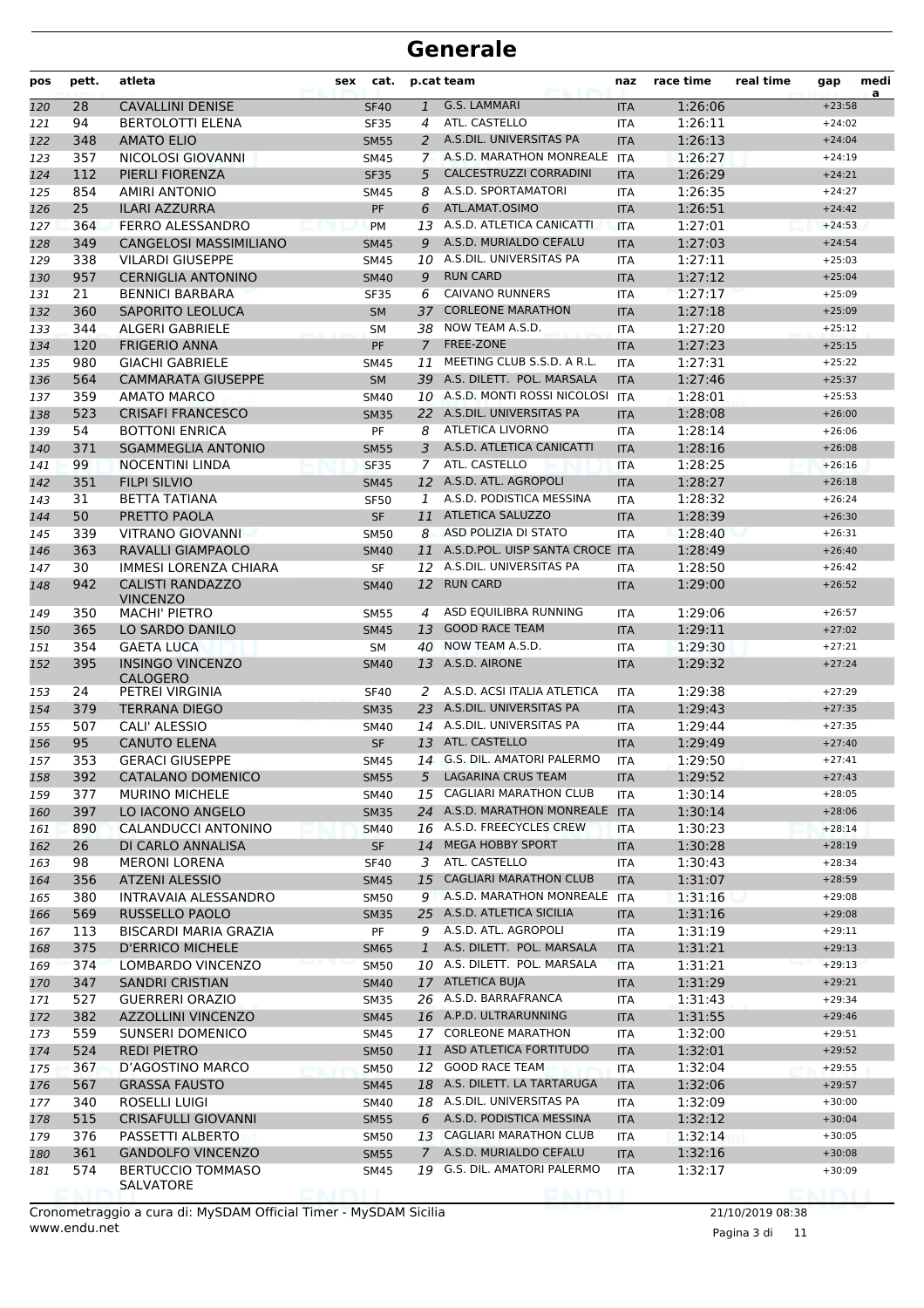| pos        | pett.      | atleta                                                            | sex | cat.                       |                | p.cat team                                                    | naz                      | race time          | real time | gap                  | medi<br>a |
|------------|------------|-------------------------------------------------------------------|-----|----------------------------|----------------|---------------------------------------------------------------|--------------------------|--------------------|-----------|----------------------|-----------|
| 182        | 506        | LO RE SIMONE                                                      |     | <b>SM35</b>                |                | 27 A.S.D. MARATHON MONREALE ITA                               |                          | 1:32:26            |           | $+30:17$             |           |
| 183        | 393        | AMODEO DARIO                                                      |     | <b>SM35</b>                | 28             | AVIS MARATHON VERBANIA                                        | <b>ITA</b>               | 1:32:38            |           | $+30:29$             |           |
| 184        | 109        | <b>MENNILLO MARIA</b><br><b>ELEONORA</b>                          |     | <b>SF35</b>                | 8              | <b>CAIVANO RUNNERS</b>                                        | <b>ITA</b>               | 1:32:48            |           | $+30:39$             |           |
| 185        | 362        | DI LORENZO BENEDETTO                                              |     | <b>SM35</b>                |                | 29 A.S.D. MARATHON MONREALE ITA                               |                          | 1:32:49            |           | $+30:40$             |           |
| 186        | 533        | <b>BUARNE ROSARIO</b>                                             |     | <b>SM55</b>                | 8              | A.S.D. MARATHON MONREALE ITA                                  |                          | 1:33:13            |           | $+31:04$             |           |
| 187        | 396        | <b>MERLINO ANTONINO</b>                                           |     | SM55                       | 9              | A.S.D. PODISTICA MESSINA                                      | <b>ITA</b>               | 1:33:20            |           | $+31:12$             |           |
| 188<br>189 | 610<br>386 | <b>MASTROSIMONE GIUSEPPE</b><br><b>SALVATORE</b><br>PIZZO ANTONIO |     | <b>SM45</b><br><b>SM55</b> | 20             | <b>MARATHON CALTANISSETTA</b><br>10 A.S. DILETT. POL. MARSALA | <b>ITA</b><br><b>ITA</b> | 1:33:28<br>1:33:29 |           | $+31:19$<br>$+31:20$ |           |
| 190        | 876        | <b>MAZZARA MICHELE</b>                                            |     | <b>SM35</b>                |                | 30 A.S.D. ATLETICA CANICATTI                                  | <b>ITA</b>               | 1:33:41            |           | $+31:33$             |           |
| 191        | 634        | <b>BONO VITO</b>                                                  |     | <b>SM50</b>                |                | 14 A.S.D. MARATHON CLUB                                       | <b>ITA</b>               | 1:33:46            |           | $+31:37$             |           |
| 192        | 342        | <b>CAGLIARI MANUEL</b>                                            |     | <b>SM</b>                  |                | 41 ATL. REGGIO ASD                                            | <b>ITA</b>               | 1:33:50            |           | $+31:42$             |           |
| 193        | 97         | DEL BRAVO COSTANZA                                                |     | SF                         |                | 15 ATL. CASTELLO                                              | <b>ITA</b>               | 1:33:52            |           | $+31:44$             |           |
| 194        | 596        | <b>CONOSCENTI ROSARIO</b>                                         |     | <b>SM35</b>                | 31             | NOW TEAM A.S.D.                                               | <b>ITA</b>               | 1:34:00            |           | $+31:51$             |           |
| 195        | 967        | <b>FERRANTE CLAUDIO</b>                                           |     | <b>SM35</b>                | 32             | <b>RUN CARD</b>                                               | <b>ITA</b>               | 1:34:02            |           | $+31:53$             |           |
| 196        | 538        | <b>LION TIZIANO</b>                                               |     | <b>SM45</b>                | 21             | ATL.VALDOBBIADENE G.S.A.                                      | <b>ITA</b>               | 1:34:03            |           | $+31:55$             |           |
| 197        | 554        | ARDAGNA DAMIANO                                                   |     | SM45                       |                | 22 A.S. DILETT. POL. MARSALA                                  | <b>ITA</b>               | 1:34:06            |           | $+31:58$             |           |
| 198        | 513        | LA MALFA GIUSEPPE                                                 |     | <b>SM50</b>                |                | 15 A.S. DIL. TORREBIANCA                                      | <b>ITA</b>               | 1:34:20            |           | $+32:12$             |           |
| 199        | 89         | <b>LORENZON MOIRA</b>                                             |     | <b>SF45</b>                | 2              | ATL.VALDOBBIADENE G.S.A.                                      | <b>ITA</b>               | 1:34:24            |           | $+32:16$             |           |
| 200        | 550        | <b>GALATI ANTONIO</b>                                             |     | <b>SM45</b>                | 23             | A.S.D. FREECYCLES CREW                                        | <b>ITA</b>               | 1:34:28            |           | $+32:20$             |           |
| 201        | 122        | <b>ALEOTTI GLORIA</b>                                             |     | JF                         | 2              | CALCESTRUZZI CORRADINI                                        | <b>ITA</b>               | 1:34:31            |           | $+32:23$             |           |
| 202        | 125        | <b>GRIMAUDO CARLA</b>                                             |     | <b>SF45</b>                | 3              | ASD L.I.P.A. ATLETICA                                         | <b>ITA</b>               | 1:34:43            |           | $+32:34$             |           |
| 203        | 580        | <b>MESSINA PIETRO</b>                                             |     | <b>SM40</b>                |                | 19 A.S.D. MARATHON MONREALE ITA                               |                          | 1:34:47            |           | $+32:38$             |           |
| 204        | 541        | <b>CAMINITA GIOACCHINO</b>                                        |     | <b>SM40</b>                |                | 20 G.S. DIL. AMATORI PALERMO                                  | <b>ITA</b>               | 1:34:52            |           | $+32:43$             |           |
| 205        | 520        | MISURACA VINCENZO                                                 |     | <b>SM35</b>                |                | 33 G.S. DIL. AMATORI PALERMO                                  | ITA                      | 1:34:52            |           | $+32:43$             |           |
| 206        | 385        | <b>SERRA PAOLO</b>                                                |     | <b>SM50</b>                | 16             | <b>CAGLIARI MARATHON CLUB</b>                                 | <b>ITA</b>               | 1:35:04            |           | $+32:55$             |           |
| 207        | 391        | <b>MARCIANTE GIUSEPPE</b>                                         |     | <b>SM45</b>                |                | 24 A.S.D. MARATHON CLUB                                       | <b>ITA</b>               | 1:35:06            |           | $+32:57$             |           |
| 208        | 384        | SAMMARTANO IGNAZIO<br><b>FABIO</b>                                |     | <b>SM40</b>                | 21             | A.S. DILETT. POL. MARSALA                                     | <b>ITA</b>               | 1:35:14            |           | $+33:05$             |           |
| 209        | 526        | <b>CERAMI FRANCESCO</b><br><b>FILIPPO</b>                         |     | SM35                       | 34             | PODISTICA SOLIDARIETA'                                        | <b>ITA</b>               | 1:35:14            |           | $+33:05$             |           |
| 210        | 552        | <b>BRUNO GIOACCHINO</b>                                           |     | <b>SM55</b>                | 11             | A.S. DIL. MARATHON                                            | <b>ITA</b>               | 1:35:24            |           | $+33:15$             |           |
| 211        | 532        | <b>BAGARELLA DARIO</b>                                            |     | SM40                       |                | 22 G.S. DIL. AMATORI PALERMO                                  | <b>ITA</b>               | 1:35:25            |           | $+33:17$             |           |
| 212        | 370        | <b>ACIERNO MARCO</b><br>SANGHEZ ANTONINO                          |     | <b>SM50</b>                | 17             | <b>NONSOLOCORSA</b><br>12 A.S.D. MARATHON MONREALE            | <b>ITA</b>               | 1:35:27            |           | $+33:19$             |           |
| 213        | 518        |                                                                   |     | <b>SM55</b>                |                | 35 A.S. DIL. ATL.MAZZARINO                                    | ITA                      | 1:35:31            |           | $+33:23$             |           |
| 214<br>215 | 884<br>352 | <b>CATANIA ALFONSO</b><br><b>MELITA SEBASTIANO</b>                |     | <b>SM35</b>                | 18             | ETNA RUNNING ASD                                              | <b>ITA</b>               | 1:35:34<br>1:35:48 |           | $+33:26$<br>$+33:40$ |           |
| 216        | 96         | <b>COZZI ALESSANDRA</b>                                           |     | <b>SM50</b><br><b>SF45</b> | $\overline{A}$ | ATL. CASTELLO                                                 | <b>ITA</b><br><b>ITA</b> | 1:35:50            |           | $+33:42$             |           |
| 217        | 502        | <b>MANNINO MASSIMILIANO</b>                                       |     | SM45                       |                | 25 ASD EQUILIBRA RUNNING                                      | <b>ITA</b>               | 1:35:52            |           | $+33:43$             |           |
| 218        | 510        | RIZZO ANDREA                                                      |     | SM40                       |                | 23 A.S.D. MARATHON MONREALE ITA                               |                          | 1:35:56            |           | $+33:47$             |           |
| 219        | 534        | PISTORINO MASSIMO                                                 |     | SM55                       |                | 13 A.S. DIL. TORREBIANCA                                      | ITA                      | 1:36:04            |           | $+33:56$             |           |
| 220        | 549        | <b>PRUITI CIARELLO</b><br><b>ALESSANDRO</b>                       |     | <b>SM55</b>                |                | 14 A.S.D. ATLETICA NEBRODI                                    | <b>ITA</b>               | 1:36:09            |           | $+34:00$             |           |
| 221        | 519        | <b>GROSSO GIUSEPPE</b>                                            |     | <b>SM45</b>                |                | 26 A.S. DILETT. ATL.VILLAFRANCA ITA                           |                          | 1:36:11            |           | $+34:03$             |           |
| 222        | 571        | <b>MAGALE MARCO</b>                                               |     | <b>SM55</b>                |                | 15 A.S.D. PODISTICA MESSINA                                   | <b>ITA</b>               | 1:36:14            |           | $+34:05$             |           |
| 223        | 542        | VINCI CALCEDONIO                                                  |     | SM50                       |                | 19 NONSOLOCORSA                                               | ITA                      | 1:36:22            |           | $+34:13$             |           |
| 224        | 394        | <b>BELVISO MARCELLO</b>                                           |     | <b>SM40</b>                |                | 24 A.S.D. FLORIDIA RUNNING                                    | <b>ITA</b>               | 1:36:24            |           | $+34:15$             |           |
| 225        | 577        | DI ADAMO GIUSEPPE                                                 |     | SM50                       |                | 20 ASD PALERMO RUNNING                                        | <b>ITA</b>               | 1:36:24            |           | $+34:15$             |           |
| 226        | 621        | <b>FICARRA GIUSEPPE</b>                                           |     | SM                         |                | 42 A.S.DIL. UNIVERSITAS PA                                    | <b>ITA</b>               | 1:36:34            |           | $+34:26$             |           |
| 227        | 982        | SILVIA GREGORIO                                                   |     | <b>SM50</b>                | 21             | <b>GS ELEUTERO</b>                                            | ITA                      | 1:36:42            |           | $+34:33$             |           |
| 228        | 531        | <b>ABBATE MICHELE</b>                                             |     | <b>SM50</b>                |                | 22 ASD PALERMO RUNNING                                        | <b>ITA</b>               | 1:36:47            |           | $+34:38$             |           |
| 229        | 517        | MAZZURCO AGOSTINO                                                 |     | <b>SM60</b>                | 1              | A.S.D. SPORTAMATORI                                           | <b>ITA</b>               | 1:36:48            |           | $+34:39$             |           |
| 230        | 933        | <b>GARGAGLIANO FRANCESCO</b>                                      |     | <b>SM</b>                  |                | 43 RUN CARD                                                   | <b>ITA</b>               | 1:36:57            |           | $+34:49$             |           |
| 231        | 669        | <b>CUSIMANO ANTONINO</b>                                          |     | <b>SM35</b>                |                | 36 ASD EQUILIBRA RUNNING                                      | <b>ITA</b>               | 1:37:00            |           | $+34:52$             |           |
| 232        | 555        | <b>COSTA GIROLAMO</b>                                             |     | <b>SM40</b>                |                | 25 A.S.DIL. PALERMO H. 13,30                                  | <b>ITA</b>               | 1:37:01            |           | $+34:52$             |           |
| 233        | 563        | TERMINI SILVIO                                                    |     | SM40                       |                | 26 A.S.D. MARATHON MONREALE ITA<br>16 A.S.DIL. UNIVERSITAS PA |                          | 1:37:01            |           | $+34:53$<br>$+34:58$ |           |
| 234        | 525<br>521 | <b>GEBBIA ANTONINO</b>                                            |     | <b>SM55</b>                |                | 27 ASD PALERMO RUNNING                                        | <b>ITA</b>               | 1:37:07<br>1:37:07 |           | $+34:59$             |           |
| 235        | 985        | SEIDITA ANGELO<br>DI PISA FABIO                                   |     | <b>SM40</b>                |                | 27 RUN CARD                                                   | ITA                      | 1:37:08            |           | $+34:59$             |           |
| 236<br>237 | 547        | TRAPANI PIERO                                                     |     | <b>SM45</b><br><b>SM50</b> |                | 23 A.S.DIL. PALERMO H. 13,30                                  | <b>ITA</b><br><b>ITA</b> | 1:37:12            |           | $+35:04$             |           |
| 238        | 597        | <b>CANNOVA MAURIZIO</b>                                           |     | <b>SM55</b>                |                | 17 G.S. DIL. AMATORI PALERMO                                  | <b>ITA</b>               | 1:37:13            |           | $+35:04$             |           |
| 239        | 83         | <b>GIANGRECO MARIA</b>                                            |     | <b>SF55</b>                | $\mathbf{1}$   | A.S. DIL. MARATHON                                            | ITA                      | 1:37:34            |           | $+35:26$             |           |
| 240        | 544        | LA CORTE VINCENZO                                                 |     | <b>SM45</b>                |                | 28 A.S.D. SPORTAMATORI                                        | <b>ITA</b>               | 1:37:49            |           | $+35:40$             |           |
| 241        | 576        | PLESCIA FULVIO                                                    |     | SM40                       |                | 28 GOOD RACE TEAM                                             | <b>ITA</b>               | 1:37:52            |           | $+35:44$             |           |
| 242        | 505        | <b>SCAVO ANTONINO</b>                                             |     | <b>SM40</b>                |                | 29 A.S.D. FLORIDIA RUNNING                                    | <b>ITA</b>               | 1:37:56            |           | $+35:47$             |           |
|            |            |                                                                   |     |                            |                |                                                               |                          |                    |           |                      |           |

www.endu.net Cronometraggio a cura di: MySDAM Official Timer - MySDAM Sicilia 21/10/2019 08:38

Pagina 4 di 11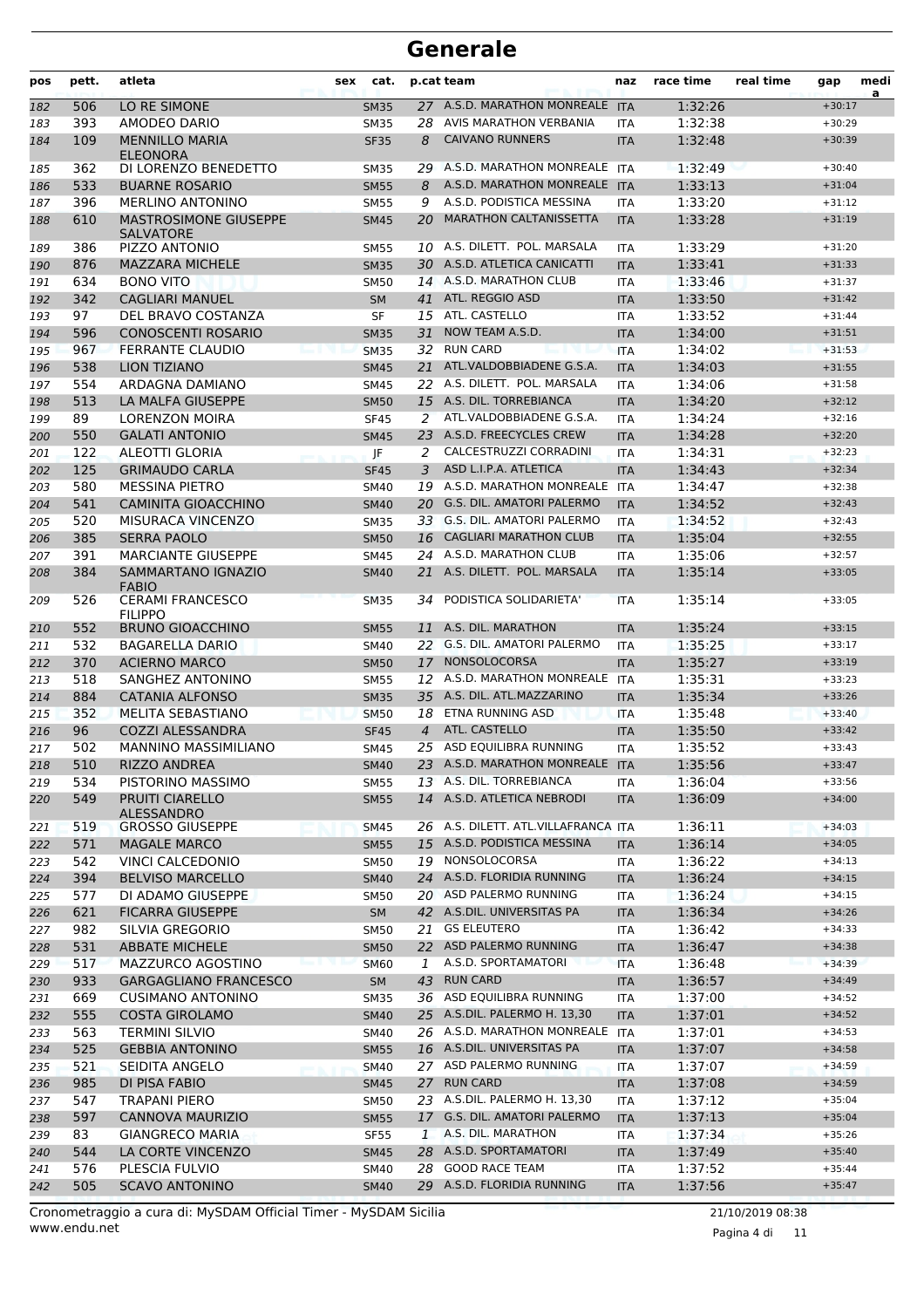| pos        | pett.      | atleta                                             | cat.<br>sex                |                | p.cat team                                               | naz                      | race time          | real time | gap                  | medi<br>a |
|------------|------------|----------------------------------------------------|----------------------------|----------------|----------------------------------------------------------|--------------------------|--------------------|-----------|----------------------|-----------|
| 243        | 388        | <b>LOPES FABRIZIO</b>                              | <b>SM35</b>                |                | 37 ASD PALERMO RUNNING                                   | <b>ITA</b>               | 1:38:07            |           | $+35:58$             |           |
| 244        | 840        | <b>MATTALIANO FABIO</b>                            | <b>SM55</b>                |                | 18 A.S.D. PALERMO CITY                                   | ITA                      | 1:38:11            |           | $+36:03$             |           |
| 245        | 346        | <b>BUCCI GABRIELE</b>                              | <b>SM50</b>                |                | 24 A.S.D. DINAMO SPORT                                   | <b>ITA</b>               | 1:38:14            |           | $+36:05$             |           |
| 246        | 631        | <b>VACANTE GIOVANNI</b>                            | <b>SM45</b>                |                | 29 NOW TEAM A.S.D.                                       | <b>ITA</b>               | 1:38:16            |           | $+36:08$             |           |
| 247        | 915        | LO RE MASSIMILIANO                                 | <b>SM45</b>                |                | 30 RUN CARD                                              | <b>ITA</b>               | 1:38:18            |           | $+36:10$             |           |
| 248        | 551        | <b>CASCIO VINCENZO</b>                             | SM40                       |                | 30 A.S.D. MONTI ROSSI NICOLOSI                           | <b>ITA</b>               | 1:38:26            |           | $+36:17$             |           |
| 249        | 589        | <b>CORDARO ANTONINO</b>                            | <b>SM50</b>                |                | 25 A.S. DIL. TORREBIANCA                                 | <b>ITA</b>               | 1:38:28            |           | $+36:19$             |           |
| 250        | 568        | <b>CORSINI NICOLA FABIO</b>                        | <b>SM40</b>                |                | 31 A.S.DIL. PALERMO H. 13,30<br>19 A.S. DIL. TORREBIANCA | <b>ITA</b>               | 1:38:30            |           | $+36:21$             |           |
| 251        | 629        | <b>CAMPO MARIANO</b>                               | <b>SM55</b>                |                | 31 A.S.D. MARATHON MONREALE                              | <b>ITA</b>               | 1:38:33            |           | $+36:24$             |           |
| 252        | 383<br>628 | <b>D'AMICO SALVATORE</b><br><b>MAZZARA ALBERTO</b> | <b>SM45</b><br><b>SM55</b> |                | 20 NONSOLOCORSA                                          | <b>ITA</b><br><b>ITA</b> | 1:38:34<br>1:38:43 |           | $+36:25$<br>$+36:34$ |           |
| 253<br>254 | 841        | LUPARELLO PAOLO                                    | <b>SM55</b>                |                | 21 A.S.D. PALERMO CITY                                   | <b>ITA</b>               | 1:38:47            |           | $+36:38$             |           |
| 255        | 607        | PARLAVECCHIO ANTONIO                               | <b>SM45</b>                |                | 32 A.S. DIL. TORREBIANCA                                 | <b>ITA</b>               | 1:38:47            |           | $+36:39$             |           |
| 256        | 923        | <b>IUDICELLO MARCO</b>                             | <b>SM35</b>                |                | 38 RUN CARD                                              | ITA                      | 1:38:49            |           | $+36:41$             |           |
| 257        | 622        | <b>FIUMEFREDDO GIUSEPPE</b>                        | <b>SM45</b>                |                | 33 A.S.D. MARATHON MONREALE                              | <b>ITA</b>               | 1:38:50            |           | $+36:41$             |           |
| 258        | 984        | RANALDI PLINIO                                     | <b>SM40</b>                |                | 32 RUN CARD                                              | ITA                      | 1:38:53            |           | $+36:44$             |           |
| 259        | 508        | MANISCALCO GIOACCHINO                              | <b>SM45</b>                |                | 34 A.S. DIL. MARATHON                                    | <b>ITA</b>               | 1:38:56            |           | $+36:48$             |           |
| 260        | 583        | RAINERI ROBERTO                                    | SM60                       |                | 2 A.S.DIL. UNIVERSITAS PA                                | <b>ITA</b>               | 1:38:58            |           | $+36:50$             |           |
| 261        | 581        | <b>SGAMMEGLIA ADOLFO</b>                           | <b>SM55</b>                |                | 22 A.S.D. ATLETICA CANICATTI                             | <b>ITA</b>               | 1:38:58            |           | $+36:50$             |           |
| 262        | 546        | ROMA PATRIZIO                                      | <b>SM50</b>                |                | 26 A.S.D. TRA LE RIGHE                                   | <b>ITA</b>               | 1:39:00            |           | $+36:51$             |           |
| 263        | 540        | <b>OCCHIPINTI ANTONINO</b>                         | <b>SM35</b>                |                | 39 CORLEONE MARATHON                                     | <b>ITA</b>               | 1:39:04            |           | $+36:55$             |           |
| 264        | 603        | <b>GIRGENTI DANILO</b>                             | <b>SM45</b>                |                | 35 ASD PALERMO RUNNING                                   | <b>ITA</b>               | 1:39:05            |           | $+36:57$             |           |
| 265        | 591        | <b>FEROTTI GIOVANNI</b>                            | <b>SM60</b>                | 3              | A.S. DIL. MARATHON                                       | <b>ITA</b>               | 1:39:07            |           | $+36:58$             |           |
| 266        | 706        | <b>CALTABIANO GIUSEPPE</b>                         | <b>SM65</b>                | 2              | A.S.DIL. UNIVERSITAS PA                                  | <b>ITA</b>               | 1:39:09            |           | $+37:00$             |           |
| 267        | 825        | PIPITONE GIACINTO                                  | <b>SM40</b>                | 33             | ASD EQUILIBRA RUNNING                                    | <b>ITA</b>               | 1:39:10            |           | $+37:02$             |           |
| 268        | 566        | PALUMBO MARIO                                      | <b>SM55</b>                |                | 23 A.S.D.G.S. VALLE DEI TEMPLI                           | ITA                      | 1:39:12            |           | $+37:03$             |           |
| 269        | 868        | <b>NAPOLI GIUSEPPE</b>                             | <b>SM50</b>                |                | 27 POLISPORTIVA ATLETICA                                 | <b>ITA</b>               | 1:39:16            |           | $+37:07$             |           |
| 270        | 945        | MANZELLA LUCA MARIA                                | <b>SM35</b>                | 40             | RUN CARD                                                 | <b>ITA</b>               | 1:39:17            |           | $+37:08$             |           |
| 271        | 558        | POLIZZOTTO GIUSEPPE                                | <b>SM55</b>                |                | 24 A.S.DIL. PALERMO H. 13,30                             | <b>ITA</b>               | 1:39:18            |           | $+37:09$             |           |
| 272        | 130        | RINALDI GIUSEPPINA                                 | <b>SF</b>                  |                | 16 A.S.D. TRINACRIA PALERMO                              | <b>ITA</b>               | 1:39:18            |           | $+37:10$             |           |
| 273        | 511        | <b>VALENTI SEBASTIANO</b>                          | <b>SM40</b>                |                | 34 ASD ATL. CITTA' DI<br>36 MEGA HOBBY SPORT             | <b>ITA</b>               | 1:39:23            |           | $+37:14$             |           |
| 274        | 251<br>565 | <b>GERACI SALVATORE</b><br><b>TIBERTI PIERO</b>    | <b>SM45</b>                |                | 28 A.S.D. DINAMO SPORT                                   | <b>ITA</b>               | 1:39:35<br>1:39:40 |           | $+37:26$<br>$+37:31$ |           |
| 275<br>276 | 592        | <b>CRISPINO OSCAR</b>                              | <b>SM50</b><br><b>SM45</b> |                | 37 ASD CORRENDO PER ACI -                                | <b>ITA</b><br><b>ITA</b> | 1:39:46            |           | $+37:37$             |           |
| 277        | 934        | PADOVA ALESSANDRO                                  | <b>SM50</b>                | 29             | <b>RUN CARD</b>                                          | <b>ITA</b>               | 1:39:47            |           | $+37:38$             |           |
| 278        | 723        | <b>MONTALTO VINCENZO</b>                           | <b>SM65</b>                | 3              | A.S.D. MARATHON MONREALE                                 | <b>ITA</b>               | 1:39:57            |           | $+37:48$             |           |
| 279        | 599        | <b>MAGNOLIA GIUSEPPE</b>                           | <b>SM55</b>                |                | 25 A.S.D. MARATHON MONREALE                              | <b>ITA</b>               | 1:39:57            |           | $+37:49$             |           |
| 280        | 501        | LAZZARO BASILIO                                    | SM45                       |                | 38 A.S.D.PODISTICA CAPO                                  | ITA                      | 1:40:11            |           | $+38:03$             |           |
| 281        | 867        | <b>SACCA' GIANFRANCO</b>                           | <b>SM50</b>                |                | 30 A.S. DIL. TORREBIANCA                                 | <b>ITA</b>               | 1:40:14            |           | $+38:05$             |           |
| 282        | 570        | <b>MESSINA CLAUDIO</b>                             | SM                         |                | 44 A.S.D. TRINACRIA PALERMO                              | <b>ITA</b>               | 1:40:19            |           | $+38:10$             |           |
| 283        | 919        | <b>ANASTASIO VALERIO</b>                           | <b>SM40</b>                |                | 35 RUN CARD                                              | <b>ITA</b>               | 1:40:35            |           | $+38:26$             |           |
| 284        | 869        | ROMANO GIUSEPPE                                    | SM50                       | 31             | ASDATL. ISAURA VALLE                                     | <b>ITA</b>               | 1:40:39            |           | $+38:31$             |           |
| 285        | 36         | <b>VALENTINI GIORGIA</b>                           | <b>SF40</b>                | $\overline{4}$ | A.S.D. DINAMO SPORT                                      | <b>ITA</b>               | 1:40:40            |           | $+38:31$             |           |
| 286        | 560        | DI VERDE GIOACCHINO                                | <b>SM45</b>                |                | 39 A.S.D. MARATHON MONREALE                              | <b>ITA</b>               | 1:40:45            |           | $+38:36$             |           |
| 287        | 602        | <b>VIOLA GAETANO</b>                               | <b>SM35</b>                |                | 41 A.S.D. CLUB ATLETICA                                  | <b>ITA</b>               | 1:40:48            |           | $+38:39$             |           |
| 288        | 389        | MANTEGA ROSSANO                                    | SM45                       |                | 40 CAGLIARI MARATHON CLUB                                | ITA                      | 1:40:48            |           | $+38:39$             |           |
| 289        | 100        | ABBINANTE ANNALISA                                 | <b>SF35</b>                | 9              | <b>CAGLIARI MARATHON CLUB</b>                            | <b>ITA</b>               | 1:40:49            |           | $+38:40$             |           |
| 290        | 562        | <b>GRANATA ANTONINO</b>                            | SM40                       |                | 36 A.S.D.GR.ATL.POL.                                     | ITA                      | 1:40:59            |           | $+38:51$             |           |
| 291        | 698        | <b>GREGORIANO ANGELO</b>                           | <b>SM40</b>                |                | 37 A.S.D. CLUB ATLETICA                                  | <b>ITA</b>               | 1:41:03            |           | $+38:54$             |           |
| 292        | 966        | MAZZURCO ANDREA                                    | SM                         |                | 45 RUN CARD                                              | ITA                      | 1:41:08            |           | $+39:00$             |           |
| 293        | 965        | <b>BELLARUOTA VINCENZO</b>                         | <b>SM</b>                  |                | 46 RUN CARD<br>32 RUN CARD                               | <b>ITA</b>               | 1:41:09            |           | $+39:00$             |           |
| 294        | 905<br>72  | LO RE PIER PAOLO<br>SORVILLO SIMONA                | <b>SM50</b>                |                | A.S.D. PALERMO CITY                                      | ITA                      | 1:41:13            |           | $+39:04$<br>$+39:10$ |           |
| 295        | 927        | <b>PUGLISI GIUSEPPE</b>                            | <b>SF40</b><br>SM40        | 5              | 38 RUN CARD                                              | <b>ITA</b>               | 1:41:18<br>1:41:29 |           | $+39:21$             |           |
| 296<br>297 | 522        | ALBIOLO PAOLO                                      | <b>SM45</b>                |                | 41 A.S.D. SPORTAMATORI                                   | <b>ITA</b><br><b>ITA</b> | 1:41:35            |           | $+39:26$             |           |
| 298        | 663        | CHIRICO VINCENZO MARIA                             | SM45                       |                | 42 A.S. DIL. TORREBIANCA                                 | <b>ITA</b>               | 1:41:37            |           | $+39:28$             |           |
| 299        | 548        | <b>MARTINO GIUSEPPE</b>                            | <b>SM50</b>                |                | 33 ASD ATL. CITTA' DI                                    | <b>ITA</b>               | 1:41:42            |           | $+39:33$             |           |
| 300        | 33         | LA BARBERA MARIA                                   | <b>SF45</b>                | 5              | A.S.D. TRINACRIA PALERMO                                 | <b>ITA</b>               | 1:41:43            |           | $+39:34$             |           |
| 301        | 585        | <b>FANARA GIUSEPPE</b>                             | <b>SM50</b>                |                | 34 A.P.D. ULTRARUNNING                                   | <b>ITA</b>               | 1:41:50            |           | $+39:41$             |           |
| 302        | 44         | COTTONE GIUSEPPA MARIA                             | <b>SF45</b>                | 6              | A.S.DIL. PALERMO H. 13,30                                | <b>ITA</b>               | 1:41:52            |           | $+39:43$             |           |
| 303        | 972        | <b>MASTROPAOLO MARCELLO</b>                        | <b>SM45</b>                | 43             | <b>RUN CARD</b>                                          | <b>ITA</b>               | 1:41:55            |           | $+39:46$             |           |
| 304        | 618        | SOLINAS ALESSANDRO                                 | SM40                       |                | 39 CAGLIARI MARATHON CLUB                                | <b>ITA</b>               | 1:41:55            |           | $+39:46$             |           |
| 305        | 970        | <b>REGALBUTO ALESSIO</b>                           | <b>SM</b>                  |                | 47 RUN CARD                                              | <b>ITA</b>               | 1:42:02            |           | $+39:54$             |           |
| 306        | 613        | <b>CALDERONE SALVATORE</b>                         | SM40                       |                | 40 ASD POLISPORTIVA PEGASO                               | ITA                      | 1:42:08            |           | $+40:00$             |           |

Pagina 5 di 11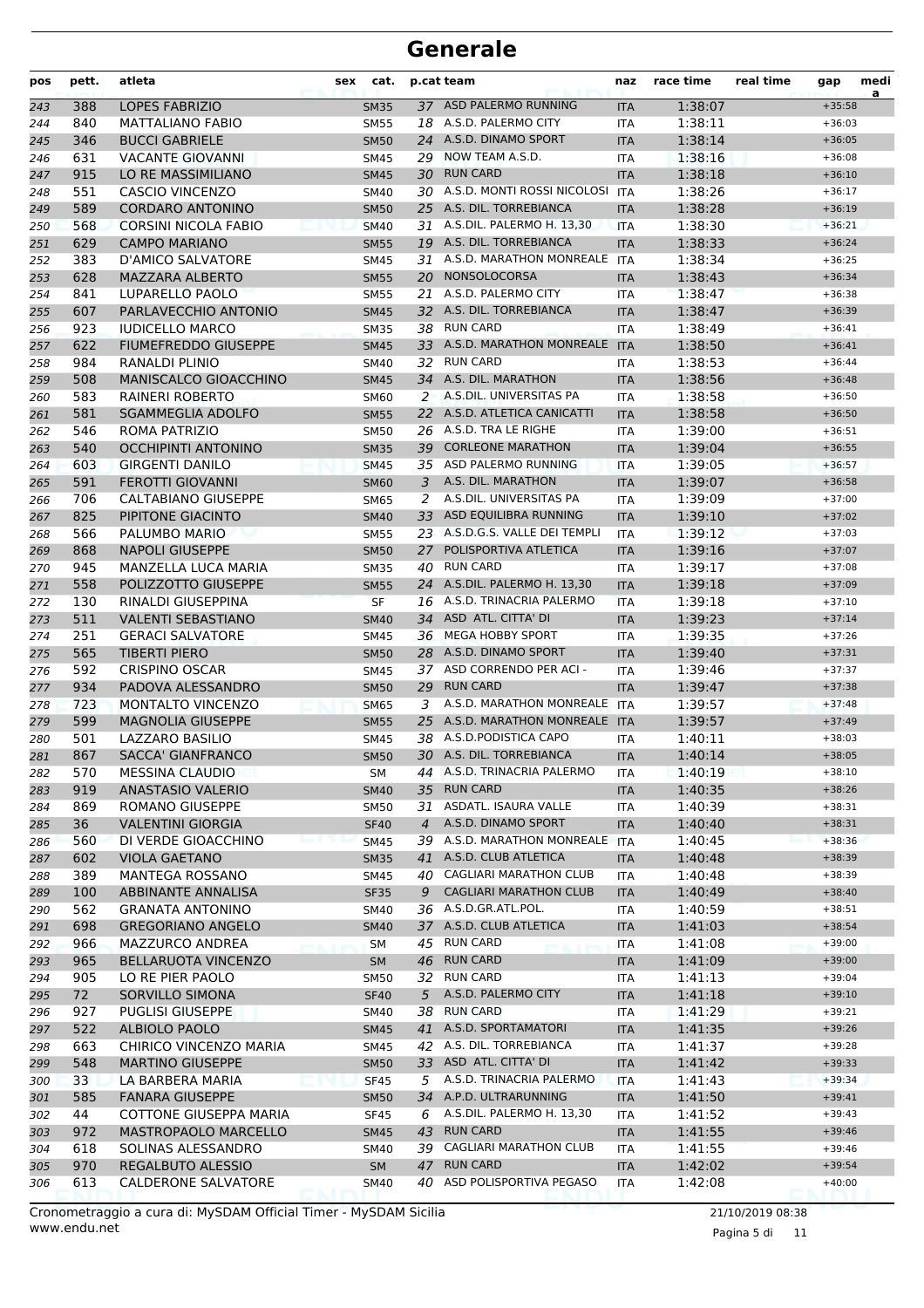| pos        | pett.      | atleta                                            | sex | cat.                       |                | p.cat team                                               | naz                      | race time          | real time | gap                  | medi<br>a |
|------------|------------|---------------------------------------------------|-----|----------------------------|----------------|----------------------------------------------------------|--------------------------|--------------------|-----------|----------------------|-----------|
| 307        | 530        | <b>GERONAZZO ALESSANDRO</b>                       |     | <b>SM40</b>                | 41             | <b>ATL.AUDACE NOALE</b>                                  | <b>ITA</b>               | 1:42:09            |           | $+40:00$             |           |
| 308        | 537        | <b>SPATA ROBERTO</b>                              |     | <b>SM50</b>                |                | 35 A.S.D. SPORTAMATORI                                   | <b>ITA</b>               | 1:42:13            |           | $+40:04$             |           |
| 309        | 63         | <b>DORO CATERINA</b>                              |     | <b>SF45</b>                | $\overline{7}$ | <b>ATL.AUDACE NOALE</b>                                  | <b>ITA</b>               | 1:42:14            |           | $+40:05$             |           |
| 310        | 578        | ANSELMO ANTONIO                                   |     | SM50                       |                | 36 A.S.D. CLUB ATLETICA                                  | <b>ITA</b>               | 1:42:15            |           | $+40:07$             |           |
| 311        | 690        | D'IPPOLITO GIOVANNI                               |     | <b>SM60</b>                | 4              | A.S. DIL. MARATHON                                       | <b>ITA</b>               | 1:42:20            |           | $+40:12$             |           |
| 312        | 670        | <b>VITALE SALVATORE</b>                           |     | <b>SM45</b>                | 44             | <b>CIRO' MARINA CHE CORRE</b>                            | <b>ITA</b>               | 1:42:25            |           | $+40:16$             |           |
| 313        | 740        | <b>BONTEMPO CARLO</b>                             |     | <b>SM50</b>                | 37             | A.S. DILETT. LA TARTARUGA                                | <b>ITA</b>               | 1:42:25            |           | $+40:16$             |           |
| 314        | 624        | <b>GULI' CARLO</b>                                |     | <b>SM35</b>                |                | 42 A.S.DIL. UNIVERSITAS PA                               | <b>ITA</b>               | 1:42:31            |           | $+40:22$             |           |
| 315        | 975        | PROFITA GIUSEPPE                                  |     | <b>SM55</b>                |                | 26 A.S.D. HIMERA MARATHON                                | <b>ITA</b>               | 1:42:38            |           | $+40:30$             |           |
| 316        | 904        | ROMANO ROSARIO DARIO                              |     | <b>SM</b>                  | 48             | <b>RUN CARD</b>                                          | <b>ITA</b>               | 1:42:50            |           | $+40:41$             |           |
| 317        | 614        | <b>MANGANO ANTONIO</b>                            |     | <b>SM55</b>                | 27             | A.S.D. ATLETICA NEBRODI                                  | <b>ITA</b>               | 1:42:51            |           | $+40:42$             |           |
| 318        | 57         | <b>MOSCA VITINA</b>                               |     | <b>SF50</b>                | 2              | A.S.DIL. UNIVERSITAS PA                                  | <b>ITA</b>               | 1:42:54            |           | $+40:45$             |           |
| 319        | 529        | <b>TURLA' CONCETTO</b>                            |     | <b>SM40</b>                |                | 42 A.P.D. ULTRARUNNING                                   | <b>ITA</b>               | 1:42:57            |           | $+40:49$             |           |
| 320        | 646        | <b>INGRASSELLINO GIUSEPPE</b>                     |     | <b>SM40</b>                |                | 43 A.S.D. CLUB ATLETICA                                  | <b>ITA</b>               | 1:42:58            |           | $+40:49$             |           |
| 321        | 700        | <b>DAVI' MATTEO</b>                               |     | <b>SM</b>                  |                | 49 A.S.DIL. UNIVERSITAS PA                               | <b>ITA</b>               | 1:42:59            |           | $+40:50$             |           |
| 322        | 504        | <b>MENDOLA DANILO</b>                             |     | SM45                       | 45             | ASD PALERMO RUNNING                                      | <b>ITA</b>               | 1:43:00            |           | $+40:51$             |           |
|            |            | <b>SALVATORE</b>                                  |     |                            |                |                                                          |                          |                    |           |                      |           |
| 323        | 926        | <b>MATTALIANO IVAN</b>                            |     | <b>SM45</b>                | 46             | <b>RUN CARD</b>                                          | <b>ITA</b>               | 1:43:01            |           | $+40:52$             |           |
| 324        | 645        | CHIARELLO MARIO MICHELE                           |     | SM60                       | 5              | A.S. DIL. POL.AGATOCLE                                   | <b>ITA</b>               | 1:43:02            |           | $+40:53$             |           |
| 325        | 608        | <b>TROIA GIOVANNI</b>                             |     | <b>SM55</b>                | 28             | ASD PALERMO RUNNING                                      | <b>ITA</b>               | 1:43:08            |           | $+40:59$             |           |
| 326        | 657        | <b>FREGAPANE FRANCESCO</b>                        |     | SM50                       | 38             | POLISPORTIVA ATLETICA                                    | <b>ITA</b>               | 1:43:10            |           | $+41:01$             |           |
| 327        | 590        | DI STEFANO PIETRO                                 |     | <b>SM45</b>                | 47             | POLISPORTIVA ATLETICA                                    | <b>ITA</b>               | 1:43:10            |           | $+41:01$             |           |
| 328        | 625        | <b>BADALA' TOMMASO</b>                            |     | <b>SM40</b>                |                | 44 A.S.D. CLUB ATLETICA                                  | <b>ITA</b>               | 1:43:13            |           | $+41:05$             |           |
| 329        | 121        | <b>MUSU ANNA</b>                                  |     | <b>SF35</b>                |                | 10 A.S.D. CAGLIARI ATLETICA                              | <b>ITA</b>               | 1:43:21            |           | $+41:12$             |           |
| 330        | 853        | TARANTINO FRANCESCO                               |     | <b>SM35</b>                |                | 43 G.S. DIL. AMATORI PALERMO                             | <b>ITA</b>               | 1:43:23            |           | $+41:15$             |           |
| 331        | 660        | <b>SCIBETTA GIOVANNI</b>                          |     | <b>SM40</b>                |                | 45 A.S.D. MARATHON MONREALE                              | <b>ITA</b>               | 1:43:24            |           | $+41:15$             |           |
| 332        | 595        | <b>MARTELLO ROCCO</b>                             |     | SM50                       |                | 39 NONSOLOCORSA                                          | <b>ITA</b>               | 1:43:25            |           | $+41:17$             |           |
| 333        | 691        | <b>AMATO SILVIO</b>                               |     | <b>SM40</b>                |                | 46 A.S.D. CLUB ATLETICA                                  | <b>ITA</b>               | 1:43:26            |           | $+41:18$             |           |
| 334        | 630        | AMATO GIOVANNI                                    |     | <b>SM40</b>                |                | 47 A.S.D. CLUB ATLETICA                                  | <b>ITA</b>               | 1:43:26            |           | $+41:18$             |           |
| 335        | 620        | <b>TERMINE ALESSANDRO</b>                         |     | <b>SM40</b>                |                | 48 A.S.D. CLUB ATLETICA                                  | <b>ITA</b>               | 1:43:26            |           | $+41:18$             |           |
| 336        | 643        | <b>VIGNIERI VINCENZO</b>                          |     | <b>SM</b>                  |                | 50 A.S.D.GR.ATL.POL.                                     | <b>ITA</b>               | 1:43:31            |           | $+41:22$             |           |
| 337        | 587        | <b>BERTUCCIO GAETANO</b>                          |     | <b>SM55</b>                |                | 29 A.S.D. PODISTICA AMATORI SR ITA<br><b>RUN CARD</b>    |                          | 1:43:43            |           | $+41:35$             |           |
| 338        | 959        | <b>JAHNL JINDRICH</b>                             |     | <b>SM50</b>                | 40             |                                                          | <b>CZE</b>               | 1:43:48            |           | $+41:39$             |           |
| 339        | 964        | <b>GULINO LEONARDO</b>                            |     | <b>SM</b>                  | 51             | <b>RUN CARD</b>                                          | <b>ITA</b>               | 1:43:52            |           | $+41:43$             |           |
| 340        | 582        | <b>MARRAS MATTEO</b>                              |     | SM45                       | 48             | <b>CAGLIARI MARATHON CLUB</b><br>49 A.S. DILETT. AMATORI | <b>ITA</b>               | 1:44:03            |           | $+41:54$             |           |
| 341        | 729        | <b>ALONGI GIUSEPPE</b>                            |     | <b>SM45</b>                |                |                                                          | <b>ITA</b>               | 1:44:12            |           | $+42:03$             |           |
| 342        | 66         | <b>BIUNDO MARIA PIA</b>                           |     | <b>SF45</b>                | 8              | A.S.D. CLUB ATLETICA<br>ASD POLISPORTIVA PEGASO          | <b>ITA</b>               | 1:44:21            |           | $+42:13$             |           |
| 343        | 138        | <b>SANTORO LAURA</b><br><b>TRANCHINA GIUSEPPE</b> |     | <b>SF45</b>                | 9<br>6         | <b>RUN CARD</b>                                          | <b>ITA</b>               | 1:44:24            |           | $+42:15$<br>$+42:20$ |           |
| 344        | 956        |                                                   |     | <b>SM60</b>                |                | 44 ASD PALERMO RUNNING                                   | <b>ITA</b>               | 1:44:28            |           | $+42:24$             |           |
| 345        | 612        | MANISCALDI ANTONINO                               |     | SM35                       |                | 49 ASD EQUILIBRA RUNNING                                 | <b>ITA</b>               | 1:44:33            |           | $+42:37$             |           |
| 346        | 824<br>686 | <b>BUSCEMI EUGENIO</b><br>HARDOUIN FERDINANDO     |     | SM40                       | $\overline{4}$ | A.S.DIL. PALERMO H. 13,30                                | ITA                      | 1:44:46<br>1:44:51 |           | $+42:43$             |           |
| 347        | 717        |                                                   |     | <b>SM65</b>                |                | 30 A.S.DIL. PALERMO H. 13,30                             | <b>ITA</b>               |                    |           | $+42:43$             |           |
| 348        | 962        | PISCITELLO SERGIO<br>PASSAFIUME GIUSEPPE          |     | <b>SM55</b><br><b>SM60</b> | $7^{\circ}$    | <b>RUN CARD</b>                                          | <b>ITA</b><br><b>ITA</b> | 1:44:51<br>1:45:03 |           | $+42:54$             |           |
| 349        | 640        | VASSALLO PAOLO                                    |     | SM50                       |                | 41 A.S.D. MARATHON MONREALE ITA                          |                          | 1:45:04            |           | $+42:55$             |           |
| 350<br>351 | 742        | <b>MANISCALCO SALVATORE</b>                       |     | <b>SM50</b>                |                | 42 NOW TEAM A.S.D.                                       | <b>ITA</b>               | 1:45:07            |           | $+42:58$             |           |
| 352        | 662        | <b>MARSIGLIA GIOVANNI</b>                         |     | <b>SM35</b>                |                | 45 ASD PALERMO RUNNING                                   | <b>ITA</b>               | 1:45:11            |           | $+43:02$             |           |
| 353        | 953        | <b>ALAMIA LUCIANO</b>                             |     | <b>SM40</b>                |                | 50 RUN CARD                                              | <b>ITA</b>               | 1:45:12            |           | $+43:04$             |           |
| 354        | 664        | NUARA GAETANO                                     |     | SM55                       | 31             | ASD PALERMO RUNNING                                      | ITA                      | 1:45:16            |           | $+43:08$             |           |
| 355        | 636        | <b>INCHIAPPA ANTONINO</b>                         |     | <b>SM55</b>                |                | 32 A.S. DIL. MARATHON                                    | <b>ITA</b>               | 1:45:20            |           | $+43:12$             |           |
|            | 648        | CAVARRETTA FRANCESCO                              |     | <b>SM45</b>                |                | 50 ASD PALERMO RUNNING                                   | ITA                      | 1:45:28            |           | $+43:19$             |           |
| 356        | 616        | GIALLOMBARDO MAURIZIO                             |     |                            |                | 33 A.S.D. ATLETICA NEBRODI                               |                          | 1:45:34            |           | $+43:26$             |           |
| 357        | 615        | <b>GERBINO SALVATORE</b>                          |     | <b>SM55</b>                | 8              | A.S.D. ATLETICA NEBRODI                                  | <b>ITA</b>               | 1:45:35            |           | $+43:26$             |           |
| 358        | 667        | VACCARO ALESSANDRO                                |     | SM60                       |                | 43 A.S.D. TRINACRIA PALERMO                              | <b>ITA</b>               |                    |           | $+43:31$             |           |
| 359        | 132        | CARROTTA RITA                                     |     | <b>SM50</b>                |                | 3 A.S. DIL. MARATHON                                     | <b>ITA</b>               | 1:45:40<br>1:45:42 |           | $+43:34$             |           |
| 360        | 642        | <b>EMANUELE GAETANO</b>                           |     | SF50                       | 51             | A.S.D. PODISTICA CAPO                                    | ITA                      |                    |           | $+43:34$             |           |
| 361        |            | <b>FRANCESCO</b>                                  |     | <b>SM45</b>                |                |                                                          | <b>ITA</b>               | 1:45:43            |           |                      |           |
| 362        | 536        | SPECIALE VITO                                     |     | <b>SM35</b>                |                | 46 ASD MEDIA@                                            | <b>ITA</b>               | 1:45:44            |           | $+43:35$             |           |
| 363        | 594        | <b>MELI VINCENZO</b>                              |     | <b>SM55</b>                |                | 34 A.S.D. SPORTAMATORI                                   | <b>ITA</b>               | 1:45:44            |           | $+43:35$             |           |
| 364        | 77         | VISCUSO CRISTINA                                  |     | <b>SF50</b>                | 4              | A.S.D. PODISTICA MESSINA                                 | <b>ITA</b>               | 1:45:46            |           | $+43:38$             |           |
| 365        | 943        | <b>SARDELLI MARCO</b>                             |     | <b>SM35</b>                |                | 47 RUN CARD                                              | <b>ITA</b>               | 1:45:50            |           | $+43:42$             |           |
| 366        | 850        | LUCIA ANTONINO                                    |     | <b>SM60</b>                | 9              | A.S. DIL. MARATHON                                       | ITA                      | 1:45:54            |           | $+43:45$             |           |
| 367        | 579        | MONACA CARMELO                                    |     | <b>SM45</b>                |                | 52 A.S.D. PIETRO GUARINO                                 | <b>ITA</b>               | 1:45:59            |           | $+43:50$             |           |
| 368        | 654        | RAMETTA GIOVANNI                                  |     | SM45                       |                | 53 A.S.D. PODISTICA AMATORI SR ITA                       |                          | 1:46:07            |           | $+43:58$             |           |
| 369        | 931        | LO VOI CLAUDIO                                    |     | <b>SM45</b>                |                | 54 RUN CARD                                              | <b>ITA</b>               | 1:46:08            |           | $+43:59$             |           |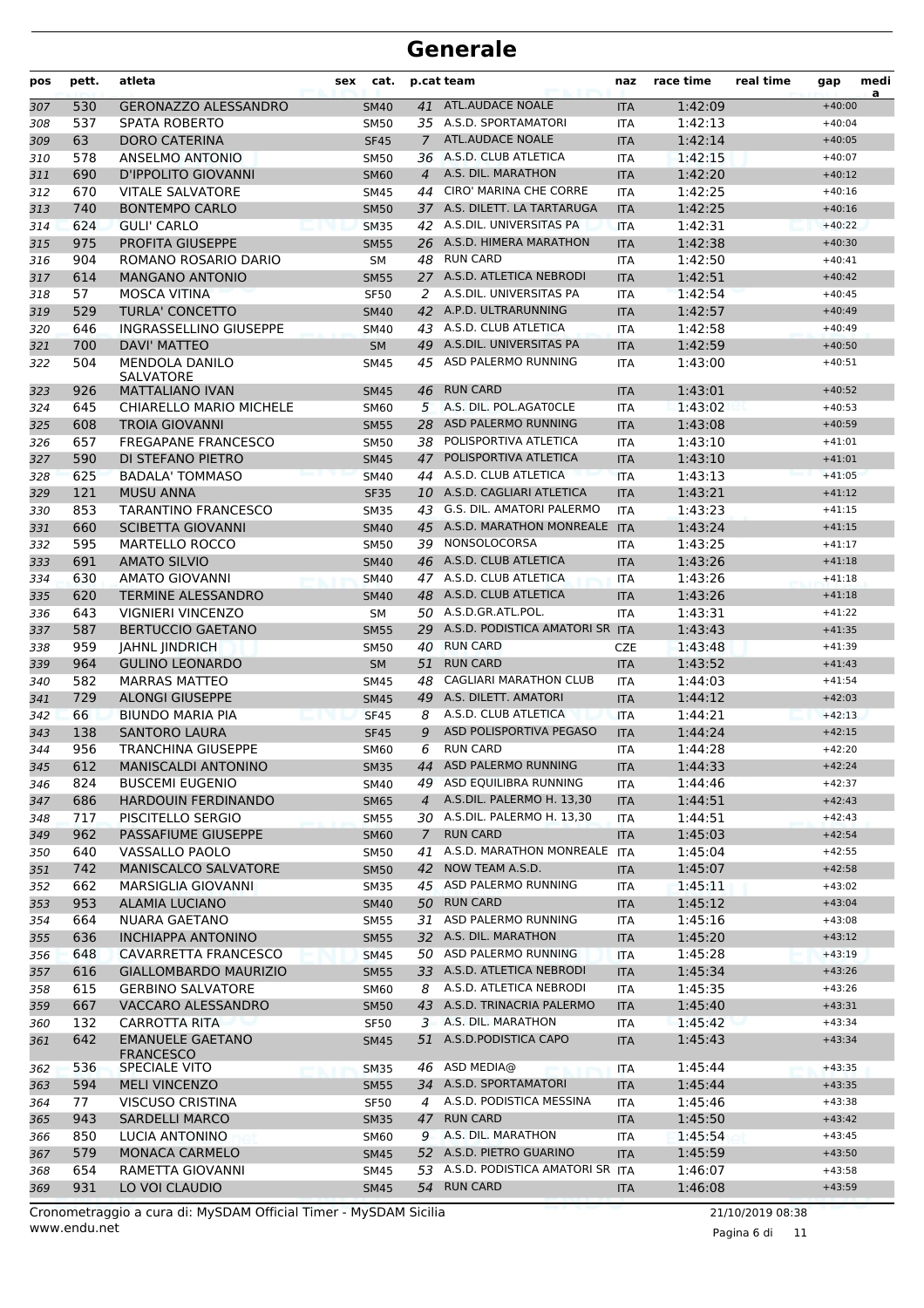| pos        | pett.      | atleta                                               | sex | cat.                       |    | p.cat team                                         | naz                      | race time          | real time | gap                  | medi<br>a |
|------------|------------|------------------------------------------------------|-----|----------------------------|----|----------------------------------------------------|--------------------------|--------------------|-----------|----------------------|-----------|
| 370        | 584        | <b>CASELLA GIUSEPPE</b>                              |     | <b>SM55</b>                |    | 35 A.S.D. SPORTAMATORI                             | <b>ITA</b>               | 1:46:14            |           | $+44:06$             |           |
| 371        | 58         | <b>CIPOLLA BRIGIDA</b>                               |     | <b>SF35</b>                | 11 | ASD PALERMO RUNNING                                | <b>ITA</b>               | 1:46:17            |           | $+44:08$             |           |
| 372        | 677        | LIGGIO BIAGIO                                        |     | <b>SM50</b>                |    | 44 ASD MEDIA@                                      | <b>ITA</b>               | 1:46:27            |           | $+44:19$             |           |
| 373        | 46         | <b>MONTELEONE LEILA</b>                              |     | <b>SF45</b>                |    | 10 A.S.DIL. PALERMO H. 13,30                       | <b>ITA</b>               | 1:46:36            |           | $+44:28$             |           |
| 374        | 137        | <b>LASCARI FILIPPA</b>                               |     | <b>SF45</b>                | 11 | NONSOLOCORSA                                       | <b>ITA</b>               | 1:46:38            |           | $+44:29$             |           |
| 375        | 921        | D'ANNA PIETRO                                        |     | <b>SM40</b>                | 51 | <b>RUN CARD</b>                                    | <b>ITA</b>               | 1:46:44            |           | $+44:35$             |           |
| 376        | 658        | <b>CUSIMANO GIOVANNI</b>                             |     | <b>SM55</b>                |    | 36 ASD EQUILIBRA RUNNING                           | <b>ITA</b>               | 1:46:50            |           | $+44:41$             |           |
| 377        | 954        | LANDOLINA GIOVANNI                                   |     | <b>SM50</b>                |    | 45 RUN CARD                                        | <b>ITA</b>               | 1:46:55            |           | $+44:47$             |           |
| 378        | 69         | SOFFIETTO GISELLA                                    |     | <b>SF35</b>                |    | 12 A.S.D. CLUB ATLETICA                            | <b>ITA</b>               | 1:46:56            |           | $+44:48$             |           |
| 379        | 679        | <b>RUSSO ANTONINO</b>                                |     | <b>SM75</b>                | 1  | A.S. DIL. POL. ATL. BAGHERIA                       | <b>ITA</b>               | 1:47:09            |           | $+45:00$             |           |
| 380        | 949        | <b>BELLOMO GIUSEPPE</b>                              |     | <b>SM35</b>                |    | 48 RUN CARD                                        | <b>ITA</b>               | 1:47:09            |           | $+45:01$             |           |
| 381        | 653        | <b>GIULIANO PIETRO</b>                               |     | <b>SM60</b>                |    | 10 A.S. DIL. ATL.MONDELLO                          | <b>ITA</b>               | 1:47:12            |           | $+45:04$             |           |
| 382        | 683        | <b>CRIMENTI ELIO</b>                                 |     | <b>SM55</b>                |    | 37 G.S. DIL. AMATORI PALERMO                       | <b>ITA</b>               | 1:47:16            |           | $+45:07$             |           |
| 383        | 715        | RIZZA GAETANO                                        |     | <b>SM35</b>                |    | 49 ASD KAPUHALA TEAM                               | ITA                      | 1:47:31            |           | $+45:22$             |           |
| 384        | 34         | <b>JINDROVA DENISA</b>                               |     | <b>SF</b>                  | 17 | <b>RUN CARD</b><br>50 A.S.D. MARATHON MONREALE     | <b>CZE</b>               | 1:47:31            |           | $+45:23$             |           |
| 385        | 601        | RICCOBONO ROBERTO                                    |     | <b>SM35</b>                |    |                                                    | <b>ITA</b>               | 1:47:34            |           | $+45:25$             |           |
| 386        | 750        | LAZZARA FRANCESCO<br><b>PAOLO</b>                    |     | <b>SM75</b>                | 2  | A.S.D. MARATHON CLUB                               | <b>ITA</b>               | 1:47:39            |           | $+45:30$             |           |
| 387        | 668        | CALCE DIEGO<br>and                                   |     | <b>SM55</b>                |    | 38 A.S.D. TRACK CLUB MASTER                        | <b>ITA</b>               | 1:47:45            |           | $+45:36$             |           |
| 388        | 561        | <b>VERZI' GIUSEPPE</b>                               |     | <b>SM45</b>                |    | 55 SPORT ETNA OUTDOOR                              | <b>ITA</b>               | 1:47:53            |           | $+45:44$             |           |
| 389        | 973        | LANDOLINA GAETANO                                    |     | <b>SM55</b>                |    | 39 GRUPPO PODISTICO FRAT.ZA                        | <b>ITA</b>               | 1:48:08            |           | $+45:59$             |           |
| 390        | 623        | <b>GENNARO ERRICO</b>                                |     | <b>SM50</b>                |    | 46 A.S.D. CLUB ATLETICA                            | <b>ITA</b>               | 1:48:11            |           | $+46:02$             |           |
| 391        | 638        | <b>NACCI RODOLFO</b>                                 |     | <b>SM40</b>                |    | 52 A.S.D. CLUB ATLETICA                            | <b>ITA</b>               | 1:48:26            |           | $+46:17$             |           |
| 392        | 947        | <b>ORLANDO CONTE MARIO</b>                           |     | <b>SM50</b>                |    | 47 RUN CARD                                        | <b>ITA</b>               | 1:48:29            |           | $+46:21$             |           |
| 393        | 951        | <b>BUTTITTA GIROLAMO</b>                             |     | SM60                       | 11 | <b>RUN CARD</b>                                    | ITA                      | 1:48:33            |           | $+46:24$             |           |
| 394        | 955        | <b>MANNINO GIACOMO</b>                               |     | <b>SM40</b>                | 53 | <b>RUN CARD</b>                                    | <b>ITA</b>               | 1:48:38            |           | $+46:29$             |           |
| 395        | 106        | MARTORANA ZAIRA                                      |     | <b>SF</b>                  |    | 18 A.S.D. MARATHON MONREALE                        | ITA                      | 1:48:39            |           | $+46:31$             |           |
| 396        | 903        | <b>SEMINARA FABIO</b>                                |     | <b>SM40</b>                |    | 54 RUN CARD                                        | <b>ITA</b>               | 1:48:47            |           | $+46:38$             |           |
| 397        | 938        | DE LUCA VITO                                         |     | <b>SM50</b>                | 48 | <b>RUN CARD</b>                                    | <b>ITA</b>               | 1:48:49            |           | $+46:41$             |           |
| 398        | 721        | <b>CAPITO' LUIGI</b>                                 |     | <b>SM45</b>                | 56 | <b>CIRO' MARINA CHE CORRE</b>                      | <b>ITA</b>               | 1:48:52            |           | $+46:44$             |           |
| 399        | 712        | CAPOLINGUA GIANFRANCO                                |     | <b>SM55</b>                |    | 40 A.S.D. PODISTICA CAPO                           | <b>ITA</b>               | 1:48:53            |           | $+46:45$             |           |
| 400        | 671        | <b>SCARDAVI GIOVANNI</b>                             |     | <b>SM60</b>                |    | 12 A.S.D. PALERMO CITY                             | <b>ITA</b>               | 1:48:57            |           | $+46:48$             |           |
| 401        | 665        | DE CARO IGNAZIO                                      |     | <b>SM55</b>                |    | 41 G.S. DIL. AMATORI PALERMO                       | <b>ITA</b>               | 1:48:58            |           | $+46:49$             |           |
| 402        | 659        | <b>LAQUATRA MARCELLO</b>                             |     | <b>SM50</b>                |    | 49 G.S. DIL. AMATORI PALERMO                       | <b>ITA</b>               | 1:48:58            |           | $+46:49$             |           |
| 403        | 682        | SAMPINO ANTONIO                                      |     | <b>SM40</b>                |    | 55 A.S.DIL. UNIVERSITAS PA                         | ITA                      | 1:49:04            |           | $+46:55$             |           |
| 404        | 553        | <b>CALANDRA SALVATORE</b>                            |     | <b>SM40</b>                |    | 56 A.S.D. SPORTAMATORI                             | <b>ITA</b>               | 1:49:06            |           | $+46:57$             |           |
| 405        | 711        | <b>MANGANO CARLO</b>                                 |     | <b>SM55</b>                |    | 42 A.S.D. MARATHON MONREALE<br>A.S.D. PALERMO CITY | <b>ITA</b>               | 1:49:14            |           | $+47:05$             |           |
| 406        | 73         | <b>IMPERIALE LILIANA</b><br><b>FICALORA VINCENZO</b> |     | <b>SF40</b>                | 6  | 43 A.S. DILETT. LA TARTARUGA                       | <b>ITA</b>               | 1:49:14<br>1:49:17 |           | $+47:05$             |           |
| 407<br>408 | 689<br>819 | <b>D'ARRIGO FRANCESCO</b>                            |     | <b>SM55</b><br><b>SM55</b> |    | 44 A.S.D. SPORTAMATORI                             | <b>ITA</b><br><b>ITA</b> | 1:49:27            |           | $+47:08$<br>$+47:18$ |           |
|            |            | <b>SCADUTO DOMENICO</b>                              |     | <b>SM55</b>                |    | 45 A.S. DILETT. LA TARTARUGA                       |                          |                    |           | $+47:19$             |           |
| 409<br>410 | 681<br>79  | LUPPINO ANTONIETTA                                   |     | <b>SF55</b>                |    | 2 A.S.D. MURIALDO CEFALU                           | <b>ITA</b><br><b>ITA</b> | 1:49:27<br>1:49:35 |           | $+47:27$             |           |
| 411        | 816        | PULCINI REMO                                         |     | <b>SM55</b>                |    | 46 A.S.D. PODISTICA MESSINA                        | ITA                      | 1:49:42            |           | $+47:33$             |           |
| 412        | 650        | <b>BILLECI GIOVANNI</b>                              |     | <b>SM60</b>                |    | 13 NONSOLOCORSA                                    | <b>ITA</b>               | 1:49:50            |           | $+47:42$             |           |
| 413        | 102        | <b>CORNACCHINI SIMONA</b>                            |     | SF50                       |    | 5 CAGLIARI MARATHON CLUB                           | <b>ITA</b>               | 1:49:52            |           | $+47:43$             |           |
| 414        | 651        | MONTALBANO LUIGI MARIA                               |     | <b>SM60</b>                |    | 14 NONSOLOCORSA                                    | <b>ITA</b>               | 1:49:54            |           | $+47:45$             |           |
| 415        | 747        | <b>MANISCALCO MARCO</b>                              |     | <b>SM50</b>                |    | 50 NONSOLOCORSA                                    | <b>ITA</b>               | 1:49:54            |           | $+47:46$             |           |
| 416        | 920        | <b>AGOSTARO VINCENZO</b>                             |     | <b>SM45</b>                |    | 57 RUN CARD                                        | <b>ITA</b>               | 1:50:01            |           | $+47:52$             |           |
| 417        | 703        | <b>CONTE MAURIZIO</b>                                |     | SM45                       |    | 58 NONSOLOCORSA                                    | ITA                      | 1:50:11            |           | $+48:03$             |           |
| 418        | 687        | <b>MACCA GIOVANNI</b>                                |     | <b>SM60</b>                |    | 15 ASD NO AL DOPING RAGUSA                         | <b>ITA</b>               | 1:50:13            |           | $+48:05$             |           |
| 419        | 746        | <b>MARINO ANTONIO</b>                                |     | <b>SM35</b>                |    | 51 POLISPORTIVA ATLETICA                           | <b>ITA</b>               | 1:50:15            |           | $+48:06$             |           |
| 420        | 694        | <b>CUSUMANO ANTONINO</b>                             |     | <b>SM55</b>                |    | 47 A.S. DILETT. POL. MARSALA                       | <b>ITA</b>               | 1:50:16            |           | $+48:08$             |           |
| 421        | 704        | LO CICERO ROSOLINO                                   |     | <b>SM50</b>                |    | 51 G.S. DIL. VERGINE MARIA PA                      | <b>ITA</b>               | 1:50:28            |           | $+48:19$             |           |
| 422        | 48         | POLIZZOTTO LAURA                                     |     | <b>SF55</b>                |    | 3 A.S.DIL. PALERMO H. 13,30                        | <b>ITA</b>               | 1:50:29            |           | $+48:21$             |           |
| 423        | 937        | <b>MAJMONE MARCO</b>                                 |     | SM50                       |    | 52 RUN CARD                                        | <b>ITA</b>               | 1:50:31            |           | $+48:23$             |           |
| 424        | 53         | PROFITA MARIA                                        |     | <b>SF45</b>                |    | 12 ASD EQUILIBRA RUNNING                           | <b>ITA</b>               | 1:50:32            |           | $+48:24$             |           |
| 425        | 950        | <b>BONAPARTE GIUSEPPE</b>                            |     | SM45                       |    | 59 RUN CARD                                        | <b>ITA</b>               | 1:50:33            |           | $+48:24$             |           |
| 426        | 626        | <b>SCALAVINO ROBERTO</b>                             |     | <b>SM40</b>                |    | 57 G.S. DIL. AMATORI PALERMO                       | <b>ITA</b>               | 1:50:33            |           | $+48:25$             |           |
| 427        | 736        | D'ASARO VINCENZO                                     |     | <b>SM50</b>                |    | 53 A.S.D. MARATHON CLUB                            | <b>ITA</b>               | 1:50:43            |           | $+48:35$             |           |
| 428        | 37         | <b>MANCUSO MARIA CRISTINA</b>                        |     | <b>SF50</b>                |    | 6 A.S.D. SPORTAMATORI                              | <b>ITA</b>               | 1:50:52            |           | $+48:43$             |           |
| 429        | 672        | STANCAMPIANO VINCENZO                                |     | <b>SM55</b>                |    | 48 A.S.D. ATLETICA NEBRODI                         | <b>ITA</b>               | 1:50:55            |           | $+48:46$             |           |
| 430        | 124        | <b>LUPPINO LUANA</b>                                 |     | <b>SF</b>                  |    | 19 AMBROSIANA ASCD                                 | <b>ITA</b>               | 1:51:00            |           | $+48:51$             |           |
| 431        | 696        | TAORMINA ROBERTO                                     |     | <b>SM45</b>                |    | 60 A.S.D. MARATHON MONREALE ITA                    |                          | 1:51:08            |           | $+49:00$             |           |
| 432        | 632        | <b>MANGALAVITI LUCIO</b>                             |     | <b>SM65</b>                |    | 5 ASD ATL. CITTA' DI                               | <b>ITA</b>               | 1:51:10            |           | $+49:02$             |           |
|            |            |                                                      |     |                            |    |                                                    |                          |                    |           |                      |           |

Pagina 7 di 11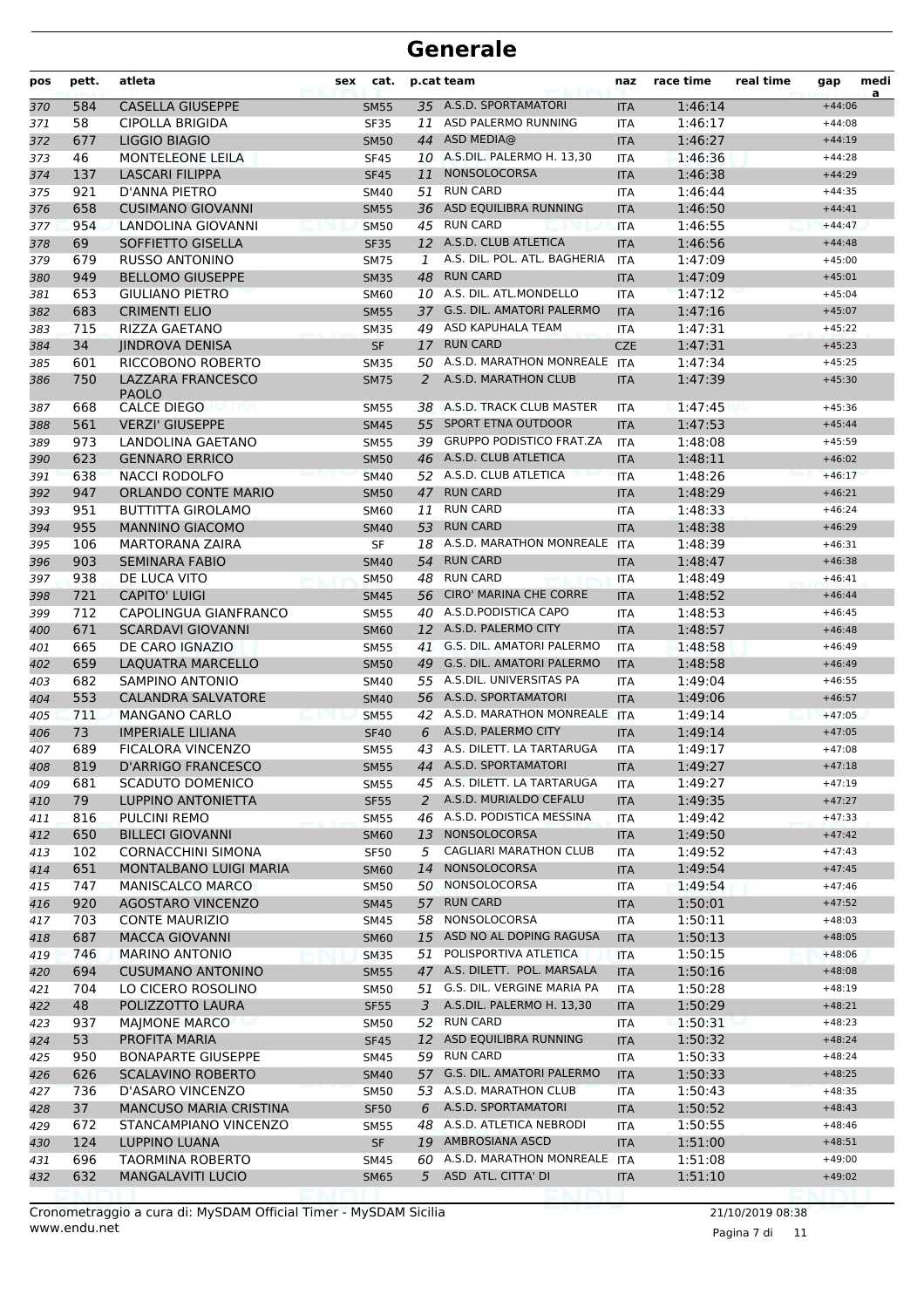| pos | pett. | atleta                                  | sex | cat.        |             | p.cat team                      | naz        | race time | real time | gap      | medi<br>a |
|-----|-------|-----------------------------------------|-----|-------------|-------------|---------------------------------|------------|-----------|-----------|----------|-----------|
| 433 | 588   | <b>DENARO GIOVANNI</b>                  |     | <b>SM50</b> | 54          | POLISPORTIVA MIMMO              | <b>ITA</b> | 1:51:19   |           | $+49:11$ |           |
| 434 | 593   | <b>MESSINA ALFIO</b>                    |     | <b>SM50</b> |             | 55 ETNA RUNNING ASD             | <b>ITA</b> | 1:51:36   |           | $+49:28$ |           |
| 435 | 611   | LIDESTRI SALVATORE                      |     | <b>SM50</b> |             | 56 A.S. DIL. ATL.MAZZARINO      | <b>ITA</b> | 1:51:37   |           | $+49:28$ |           |
| 436 | 936   | <b>TROVATO DAVIDE</b>                   |     | <b>SM35</b> | 52          | <b>RUN CARD</b>                 | <b>ITA</b> | 1:51:42   |           | $+49:33$ |           |
| 437 | 586   | <b>FAVARO DIEGO</b>                     |     | <b>SM55</b> | 49          | <b>ATL.AUDACE NOALE</b>         | <b>ITA</b> | 1:51:44   |           | $+49:35$ |           |
| 438 | 940   | <b>MENDOLA SERGIO</b>                   |     | <b>SM45</b> | 61          | <b>RUN CARD</b>                 | <b>ITA</b> | 1:51:45   |           | $+49:37$ |           |
| 439 | 863   | LO IACONO IGNAZIO                       |     | <b>SM60</b> |             | 16 A.S.D. MARATHON MONREALE     | <b>ITA</b> | 1:51:45   |           | $+49:37$ |           |
| 440 | 719   | <b>GALEOTA CORRADO</b>                  |     | <b>SM50</b> |             | 57 A.S. DILETT. POL. MARSALA    | <b>ITA</b> | 1:51:55   |           | $+49:46$ |           |
| 441 | 656   | CIRAVOLO NICOLO' PIO                    |     | <b>SM45</b> |             | 62 CORLEONE MARATHON            | <b>ITA</b> | 1:52:20   |           | $+50:11$ |           |
| 442 | 744   | LA MANTIA MICHELE                       |     | <b>SM45</b> | 63          | G.S. DIL. AMATORI PALERMO       | <b>ITA</b> | 1:52:22   |           | $+50:14$ |           |
| 443 | 692   | <b>VARESE TIZIANO</b>                   |     | <b>SM45</b> | 64          | ASD PALERMO RUNNING             | <b>ITA</b> | 1:52:27   |           | $+50:19$ |           |
| 444 | 674   | <b>GERACI FABRIZIO</b>                  |     | <b>SM55</b> |             | 50 A.S.DIL. PALERMO H. 13,30    | <b>ITA</b> | 1:52:40   |           | $+50:31$ |           |
| 445 | 649   | <b>GALLO FRANCESCO</b>                  |     | <b>SM60</b> |             | 17 A.S.DIL. PALERMO H. 13,30    | <b>ITA</b> | 1:52:40   |           | $+50:32$ |           |
| 446 | 635   | <b>FOLGARAIT EZIO</b>                   |     | <b>SM50</b> |             | 58 LAGARINA CRUS TEAM           | <b>ITA</b> | 1:52:46   |           | $+50:37$ |           |
| 447 | 619   | DI MARCO CESARE                         |     | <b>SM55</b> |             | 51 A.S.DIL. PALERMO H. 13,30    | <b>ITA</b> | 1:52:52   |           | $+50:43$ |           |
| 448 | 695   | <b>BIUNDO IGNAZIO</b>                   |     | <b>SM60</b> | 18          | G.S. DIL. AMATORI PALERMO       | <b>ITA</b> | 1:52:52   |           | $+50:43$ |           |
| 449 | 725   | <b>CAREDDA PAOLO</b>                    |     | <b>SM55</b> | 52          | <b>CAGLIARI MARATHON CLUB</b>   | <b>ITA</b> | 1:52:53   |           | $+50:44$ |           |
| 450 | 680   | D'ALCAMO GAETANO                        |     | <b>SM50</b> |             | 59 A.S.D. MARATHON MONREALE     | <b>ITA</b> | 1:52:59   |           | $+50:50$ |           |
| 451 | 76    | <b>GASBARRO CARMELA</b>                 |     | <b>SF45</b> |             | 13 A.S.D. PODISTICA MESSINA     | <b>ITA</b> | 1:53:05   |           | $+50:57$ |           |
| 452 | 724   | <b>NAPOLI ETTORE</b>                    |     | <b>SM</b>   |             | 52 A.S. DIL. TORREBIANCA        | <b>ITA</b> | 1:53:06   |           | $+50:57$ |           |
| 453 | 684   | DI GIUGNO GIOVANNI                      |     | <b>SM45</b> | 65          | ASD PALERMO RUNNING             | <b>ITA</b> | 1:53:06   |           | $+50:57$ |           |
| 454 | 727   | <b>BADAGLIACCO EUGENIO</b>              |     | <b>SM40</b> | 58          | G.S. DIL. AMATORI PALERMO       | <b>ITA</b> | 1:53:09   |           | $+51:00$ |           |
| 455 | 886   | <b>EMMA ETTORE SALVATORE</b>            |     | <b>SM45</b> |             | 66 A.S. DIL. ATL.MAZZARINO      | <b>ITA</b> | 1:53:15   |           | $+51:07$ |           |
| 456 | 85    | <b>BENTIVEGNA ANTONINA</b>              |     | <b>SF40</b> | 7           | A.S. DIL. MARATHON              | <b>ITA</b> | 1:53:24   |           | $+51:15$ |           |
| 457 | 627   | <b>CONTI ENRICO</b>                     |     | <b>SM40</b> |             | 59 A.S.D. MARATHON MONREALE     | <b>ITA</b> | 1:53:27   |           | $+51:19$ |           |
| 458 | 60    | <b>CLERICI FEDERICA</b>                 |     | <b>SF35</b> |             | 13 G.A.P. SARONNO               | <b>ITA</b> | 1:53:29   |           | $+51:21$ |           |
| 459 | 92    | <b>RUFFINO MARTA</b>                    |     | <b>SF45</b> | 14          | NOW TEAM A.S.D.                 | <b>ITA</b> | 1:53:31   |           | $+51:22$ |           |
| 460 | 107   | <b>GUGLIELMO TERESA</b>                 |     | <b>SF</b>   |             | 20 A.S.D. MARATHON MONREALE     | <b>ITA</b> | 1:53:31   |           | $+51:23$ |           |
| 461 | 702   | <b>VELLA SALVATORE</b>                  |     | <b>SM45</b> | 67          | <b>CORLEONE MARATHON</b>        | <b>ITA</b> | 1:53:32   |           | $+51:23$ |           |
| 462 | 652   | <b>MORANDO GIUSEPPE</b>                 |     | <b>SM35</b> | 53          | <b>CORLEONE MARATHON</b>        | <b>ITA</b> | 1:53:32   |           | $+51:24$ |           |
| 463 | 699   | <b>MESSINA VINCENZO</b>                 |     | <b>SM55</b> | 53          | ASD PALERMO RUNNING             | <b>ITA</b> | 1:53:36   |           | $+51:28$ |           |
| 464 | 734   | <b>USELI BRUNO</b>                      |     | <b>SM55</b> |             | 54 CAGLIARI MARATHON CLUB       | <b>ITA</b> | 1:53:43   |           | $+51:34$ |           |
| 465 | 748   | CADEDDU MAURO                           |     | <b>SM55</b> | 55          | <b>CAGLIARI MARATHON CLUB</b>   | <b>ITA</b> | 1:53:44   |           | $+51:35$ |           |
| 466 | 722   | CASABLANCA ANGELO                       |     | <b>SM55</b> |             | 56 A.S.D. PODISTICA MESSINA     | <b>ITA</b> | 1:54:03   |           | $+51:54$ |           |
| 467 | 914   | <b>GIUFFRE' VINCENZO</b>                |     | <b>SM50</b> | 60          | <b>RUN CARD</b>                 | <b>ITA</b> | 1:54:05   |           | $+51:56$ |           |
| 468 | 745   | <b>LEONE SALVATORE</b>                  |     | <b>SM50</b> | 61          | ASD ATLETICA FORTITUDO          | <b>ITA</b> | 1:54:05   |           | $+51:57$ |           |
| 469 | 707   | PALMERI ALBERTO                         |     | <b>SM45</b> |             | 68 A.S.D. MONTI ROSSI NICOLOSI  | <b>ITA</b> | 1:54:25   |           | $+52:17$ |           |
|     |       | <b>PIERPAOLO</b>                        |     |             |             |                                 |            |           |           |          |           |
| 470 | 709   | DI MAGGIO MARCELLO                      |     | <b>SM50</b> |             | 62 A.S.D. TRACK CLUB MASTER     | ITA        | 1:54:31   |           | $+52:23$ |           |
| 471 | 733   | CARLETTA CESARE MARIO                   |     | SM50        |             | 63 A.S.D. TRACK CLUB MASTER     | <b>ITA</b> | 1:54:32   |           | $+52:23$ |           |
|     |       | <b>DOMENIC</b><br>SVIRIDENKO MARIA      |     |             |             | 14 ASD MEDIA@                   |            |           |           | $+52:34$ |           |
| 472 | 78    |                                         |     | <b>SF35</b> | 64          | <b>RUN CARD</b>                 | ITA        | 1:54:42   |           | $+52:38$ |           |
| 473 | 941   | <b>BERLIOZ MARCO</b>                    |     | <b>SM50</b> |             | ASD COCOON CLUB MAZARA          | <b>ITA</b> | 1:54:46   |           |          |           |
| 474 | 673   | COLOMBA PAOLO                           |     | <b>SM40</b> | 60          |                                 | <b>ITA</b> | 1:54:54   |           | $+52:45$ |           |
| 475 | 963   | <b>FARAONE MARCO</b><br><b>DOMENICO</b> |     | <b>SM</b>   |             | 53 RUN CARD                     | <b>ITA</b> | 1:55:00   |           | $+52:51$ |           |
| 476 | 685   | <b>SCOLARO DOMENICO</b>                 |     | <b>SM60</b> |             | 19 A.S. DIL. TORREBIANCA        | ITA        | 1:55:06   |           | $+52:58$ |           |
| 477 | 872   | <b>CHIRCO MARIO</b>                     |     | <b>SM40</b> | 61          | ASD L.I.P.A. ATLETICA           | <b>ITA</b> | 1:55:09   |           | $+53:00$ |           |
| 478 | 839   | <b>GRECO PIETRO</b>                     |     | <b>SM55</b> |             | 57 A.S.D. PALERMO CITY          | <b>ITA</b> | 1:55:12   |           | $+53:04$ |           |
| 479 | 710   | FERRAROTTO CARLO                        |     | <b>SM55</b> |             | 58 A.S. DIL. TORREBIANCA        | <b>ITA</b> | 1:55:18   |           | $+53:10$ |           |
| 480 | 693   | <b>GAGLIARDO BRIUCCIA</b>               |     | <b>SM55</b> |             | 59 A.S.DIL. PALERMO H. 13,30    | ITA        | 1:55:34   |           | $+53:26$ |           |
|     |       | <b>GIANFRANCO</b>                       |     |             |             |                                 |            |           |           |          |           |
| 481 | 678   | <b>BLANDINO FABIO</b>                   |     | <b>SM50</b> |             | 65 A.S.DIL. PALERMO H. 13,30    | <b>ITA</b> | 1:55:40   |           | $+53:32$ |           |
| 482 | 842   | <b>COSTA ALBERTO</b>                    |     | <b>SM50</b> |             | 66 A.S.D. PALERMO CITY          | ITA        | 1:55:40   |           | $+53:32$ |           |
| 483 | 713   | <b>MANNO MAURIZIO</b>                   |     | <b>SM50</b> |             | 67 A.S.D. MARATHON MONREALE     | <b>ITA</b> | 1:55:53   |           | $+53:44$ |           |
| 484 | 726   | SALANITRO SALVATORE                     |     | <b>SM55</b> |             | 60 A.S. DIL. ATL.MAZZARINO      | <b>ITA</b> | 1:55:55   |           | $+53:46$ |           |
| 485 | 64    | FAVARETTO ANNAMARIA                     |     | <b>SF50</b> | $7^{\circ}$ | <b>ATL.AUDACE NOALE</b>         | <b>ITA</b> | 1:55:59   |           | $+53:50$ |           |
| 486 | 675   | <b>BELLU' GIACOMO</b>                   |     | <b>SM60</b> |             | 20 ATL.AUDACE NOALE             | ITA        | 1:56:05   |           | $+53:56$ |           |
| 487 | 697   | MESSINA SEBASTIANO                      |     | <b>SM60</b> | 21          | <b>CIRO' MARINA CHE CORRE</b>   | <b>ITA</b> | 1:56:07   |           | $+53:58$ |           |
| 488 | 47    | POLANSKA EVA                            |     | <b>SF35</b> |             | 15 A.S.DIL. PALERMO H. 13,30    | AAA        | 1:56:12   |           | $+54:03$ |           |
| 489 | 75    | D'ARRIGO ANNUNZIATA                     |     | <b>SF50</b> | 8           | A.S. DIL. FIDIPPIDE MESSINA     | <b>ITA</b> | 1:56:18   |           | $+54:09$ |           |
| 490 | 948   | SORRENTINO CALOGERO                     |     | SM45        | 69          | <b>RUN CARD</b>                 | ITA        | 1:56:19   |           | $+54:10$ |           |
| 491 | 741   | <b>CROCIATA GIROLAMO</b>                |     | <b>SM50</b> |             | 68 A.S.D. TRINACRIA PALERMO     | <b>ITA</b> | 1:56:30   |           | $+54:22$ |           |
|     |       | ALESSANDRO                              |     |             |             |                                 |            |           |           |          |           |
| 492 | 803   | <b>GAMBINO SALVATORE</b>                |     | <b>SM50</b> |             | 69 A.S. DIL. POL. ATL. BAGHERIA | <b>ITA</b> | 1:56:32   |           | $+54:23$ |           |
| 493 | 108   | <b>INTRAVAIA MARTINA</b>                |     | <b>SF50</b> |             | 9 A.S.D. MARATHON MONREALE ITA  |            | 1:56:33   |           | $+54:25$ |           |

Pagina 8 di 11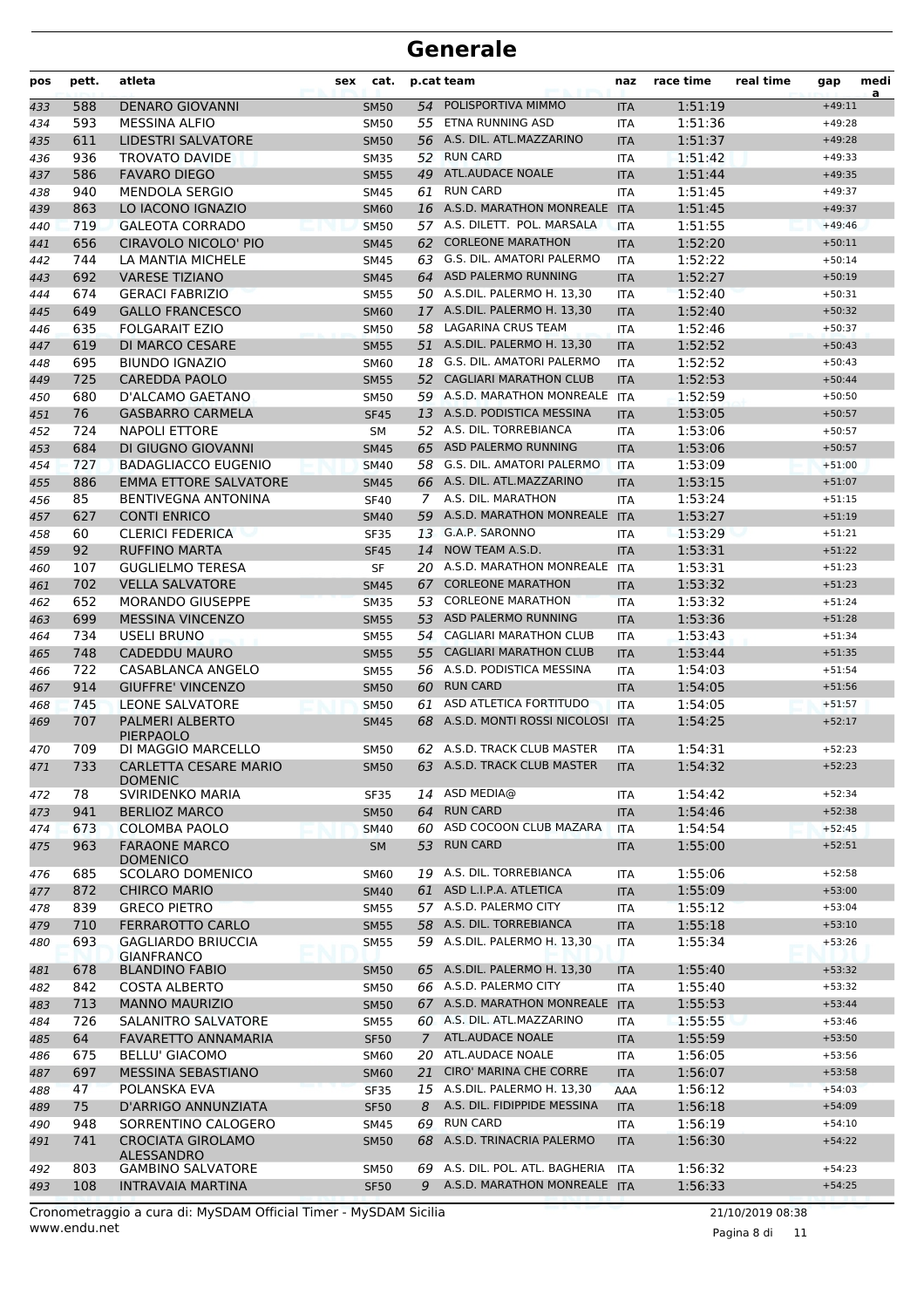| pos        | pett.      | atleta                                                      | sex | cat.                     |              | p.cat team                                       | naz                      | race time          | real time | gap                  | medi<br>a |
|------------|------------|-------------------------------------------------------------|-----|--------------------------|--------------|--------------------------------------------------|--------------------------|--------------------|-----------|----------------------|-----------|
| 494        | 644        | <b>MOTTA GIUSEPPE</b>                                       |     | <b>SM45</b>              |              | 70 A.S.D. MONTI ROSSI NICOLOSI                   | <b>ITA</b>               | 1:56:40            |           | $+54:32$             |           |
| 495        | 908        | PANTANO ANTONIO                                             |     | <b>SM45</b>              | 71           | <b>RUN CARD</b>                                  | <b>ITA</b>               | 1:56:44            |           | $+54:36$             |           |
| 496        | 737        | <b>REGINA DOMENICO</b>                                      |     | <b>SM35</b>              | 54           | ASD L.I.P.A. ATLETICA                            | <b>ITA</b>               | 1:56:47            |           | $+54:38$             |           |
| 497        | 655        | SIGNORINO CARMELO                                           |     | <b>SM40</b>              | 62           | ASD L.I.P.A. ATLETICA                            | <b>ITA</b>               | 1:56:47            |           | $+54:38$             |           |
| 498        | 826        | <b>MAZZOLA FRANCESCO</b><br><b>PAOLO</b>                    |     | <b>SM60</b>              |              | 22 A.S. DIL. ATL.MONDELLO                        | <b>ITA</b>               | 1:56:54            |           | $+54:46$             |           |
| 499        | 809        | <b>MARRONE MARIO</b>                                        |     | <b>SM50</b>              | 70           | ASD COCOON CLUB MAZARA                           | <b>ITA</b>               | 1:56:58            |           | $+54:49$             |           |
| 500        | 754        | <b>COLLETTI VITO</b>                                        |     | <b>SM55</b>              |              | 61 A.S.D. MARATHON CLUB                          | <b>ITA</b>               | 1:57:12            |           | $+55:04$             |           |
| 501        | 885        | <b>CREMONE SALVATORE</b>                                    |     | <b>SM60</b>              |              | 23 A.S. DIL. ATL.MAZZARINO                       | <b>ITA</b>               | 1:57:13            |           | $+55:05$             |           |
| 502        | 718        | <b>LEONE ANTONINO</b>                                       |     | <b>SM40</b>              |              | 63 A.S.D. MARATHON MONREALE                      | <b>ITA</b>               | 1:57:14            |           | $+55:05$             |           |
| 503        | 688        | PILLITTERI ANGELO                                           |     | <b>SM50</b>              |              | 71 G.S. DIL. AMATORI PALERMO                     | <b>ITA</b>               | 1:57:17            |           | $+55:09$             |           |
| 504        | 751        | LA MOTTA ANDREA                                             |     | <b>SM55</b>              | 62           | ASD L.I.P.A. ATLETICA                            | <b>ITA</b>               | 1:57:26            |           | $+55:17$             |           |
| 505        | 753        | PATTI ANTONINO                                              |     | <b>SM50</b>              |              | 72 ASD L.I.P.A. ATLETICA                         | <b>ITA</b>               | 1:57:26            |           | $+55:17$             |           |
| 506        | 708<br>874 | LO IACONO FRANCO<br><b>ANTONIO</b><br><b>BARBARO ANGELO</b> |     | <b>SM55</b>              | 63<br>73     | ASD PALERMO RUNNING<br>G.S. DIL. AMATORI PALERMO | <b>ITA</b>               | 1:57:32<br>1:57:34 |           | $+55:23$<br>$+55:26$ |           |
| 507        | 38         | <b>CALVARUSO ROSARIA</b>                                    |     | <b>SM50</b>              | 15           | <b>LBM SPORT TEAM</b>                            | <b>ITA</b>               | 1:57:37            |           | $+55:29$             |           |
| 508<br>509 | 600        | <b>MARIA ROMANA</b><br><b>MAENZA SALVATORE</b>              |     | <b>SF45</b><br><b>SM</b> | 54           | PODISTICA SOLIDARIETA'                           | <b>ITA</b><br><b>ITA</b> | 1:57:37            |           | $+55:29$             |           |
| 510        | 910        | <b>CANGELOSI ANTONIO</b>                                    |     | <b>SM50</b>              | 74           | <b>RUN CARD</b>                                  | <b>ITA</b>               | 1:57:38            |           | $+55:29$             |           |
| 511        | 857        | <b>FEO GABRIELE</b>                                         |     | <b>SM45</b>              | 72           | NOW TEAM A.S.D.                                  | <b>ITA</b>               | 1:57:44            |           | $+55:35$             |           |
| 512        | 71         | <b>AMALFI FABRIZIA</b>                                      |     | <b>SF35</b>              | 16           | A.S.D. PALERMO CITY                              | <b>ITA</b>               | 1:57:49            |           | $+55:40$             |           |
| 513        | 845        | <b>MORTILLARO GIOVAN</b>                                    |     | <b>SM45</b>              | 73           | ASD MEDIA@                                       | <b>ITA</b>               | 1:57:52            |           | $+55:43$             |           |
| 514        | 981        | <b>BATTISTA</b><br><b>CARMENI GIUSEPPE</b>                  |     | <b>SM50</b>              | 75           | A.S.D. HIMERA MARATHON                           | <b>ITA</b>               | 1:57:56            |           | $+55:47$             |           |
| 515        | 977        | LA ROSA ANTONINO                                            |     | <b>SM65</b>              | 6            | A.S.D. HIMERA MARATHON                           | <b>ITA</b>               | 1:58:01            |           | $+55:52$             |           |
| 516        | 118        | SIRAGUSA LOREDANA                                           |     | <b>SF45</b>              | 16           | POLISPORTIVA ATLETICA                            | <b>ITA</b>               | 1:58:06            |           | $+55:57$             |           |
| 517        | 971        | <b>FASONE ANDREA</b>                                        |     | <b>SM50</b>              |              | 76 A.S.D. HIMERA MARATHON                        | <b>ITA</b>               | 1:58:22            |           | $+56:13$             |           |
| 518        | 810        | <b>TOMASELLO FRANCESCO</b>                                  |     | <b>SM35</b>              | 55           | ATLETICA SAVOCA SSD A RL                         | <b>ITA</b>               | 1:58:34            |           | $+56:25$             |           |
| 519        | 666        | <b>FERRANTE GIUSEPPE</b>                                    |     | <b>SM35</b>              | 56           | G.S. DIL. AMATORI PALERMO                        | <b>ITA</b>               | 1:58:36            |           | $+56:27$             |           |
| 520        | 801        | <b>RINICELLA PAOLO</b><br><b>FRANCESCO</b>                  |     | <b>SM70</b>              | $\mathbf{1}$ | A.S. DIL. MARATHON                               | <b>ITA</b>               | 1:58:49            |           | $+56:41$             |           |
| 521        | 74         | <b>BOLOGNA CATERINA</b>                                     |     | <b>SF40</b>              | 8            | A.S.D. PALERMO CITY                              | <b>ITA</b>               | 1:58:52            |           | $+56:44$             |           |
| 522        | 952        | <b>CALTABELLOTTA</b><br><b>DOMENICO</b>                     |     | <b>SM55</b>              | 64           | <b>RUN CARD</b>                                  | <b>ITA</b>               | 1:58:57            |           | $+56:49$             |           |
| 523        | 968        | SIRCHIA GAETANO                                             |     | SM45                     | 74           | <b>RUN CARD</b>                                  | <b>ITA</b>               | 1:59:00            |           | $+56:52$             |           |
| 524        | 720        | PALAZZO BARTOLOMEO                                          |     | <b>SM55</b>              | 65           | ASD EQUILIBRA RUNNING                            | <b>ITA</b>               | 1:59:02            |           | $+56:53$             |           |
| 525        | 637        | <b>TAORMINA DOMENICO</b>                                    |     | <b>SM45</b>              | 75           | <b>RUNNERS PADOVA</b>                            | <b>ITA</b>               | 1:59:14            |           | $+57:05$             |           |
| 526        | 912        | <b>VITELLARO ROBERTO</b>                                    |     | <b>SM50</b>              | 77           | <b>RUN CARD</b>                                  | <b>ITA</b>               | 1:59:22            |           | $+57:13$             |           |
| 527        | 129        | CAPUANO MANUELA                                             |     | <b>SF45</b>              | 17           | A.S.D. PALERMO CITY                              | <b>ITA</b>               | 1:59:28            |           | $+57:19$             |           |
| 528        | 661        | PECORARO ROBERTO                                            |     | <b>SM55</b>              |              | 66 ASD PALERMO RUNNING                           | <b>ITA</b>               | 1:59:28            |           | $+57:20$             |           |
| 529        | 978        | CARATOZZOLO ETTORE                                          |     | <b>SM60</b>              |              | 24 A.S.D. HIMERA MARATHON                        | ITA                      | 1:59:32            |           | $+57:24$             |           |
| 530        | 114        | <b>VALVERI SARA</b>                                         |     | <b>SF40</b>              | 9            | <b>CAGLIARI MARATHON CLUB</b>                    | <b>ITA</b>               | 1:59:42            |           | $+57:33$             |           |
| 531        | 802        | <b>CIACCIO GIORGIO</b>                                      |     | <b>SM35</b>              |              | 57 GOOD RACE TEAM                                | ITA                      | 1:59:44            |           | $+57:36$             |           |
| 532        | 983        | DI DIO ALESSANDRO                                           |     | <b>SM40</b>              | 64           | <b>RUN CARD</b>                                  | <b>ITA</b>               | 1:59:45            |           | $+57:36$             |           |
| 533        | 743        | <b>SGANGA GIUSEPPE</b>                                      |     | <b>SM50</b>              |              | 78 A.S.DIL. PALERMO H. 13,30                     | <b>ITA</b>               | 1:59:47            |           | $+57:38$             |           |
| 534        | 928        | PORRACCHIO ANTONIO                                          |     | <b>SM50</b>              | 79           | <b>RUN CARD</b>                                  | <b>ITA</b>               | 1:59:48            |           | $+57:40$             |           |
| 535        | 888        | MAZZARA MASSIMO                                             |     | SM50                     | 80           | NONSOLOCORSA                                     | ITA                      | 2:00:03            |           | $+57:55$             |           |
| 536        | 749        | <b>ALBIOLO VITO</b>                                         |     | <b>SM50</b>              |              | 81 A.S.D. SPORTAMATORI                           | <b>ITA</b>               | 2:00:10            |           | $+58:02$             |           |
| 537        | 731        | <b>RICCI RICCARDO</b>                                       |     | SM50                     |              | 82 A.S.D. SPORTAMATORI                           | ITA                      | 2:00:10            |           | $+58:02$             |           |
| 538        | 609        | CASSARINO ANGELO                                            |     | <b>SM45</b>              |              | 76 A.P.D. ULTRARUNNING                           | <b>ITA</b>               | 2:00:11            |           | $+58:03$             |           |
| 539        | 43         | NICOLOSI ANNA                                               |     | <b>SF50</b>              |              | 10 A.S.D. MARATHON CLUB                          | ITA                      | 2:00:16            |           | $+58:08$             |           |
| 540        | 572        | PALERMO MAURIZIO                                            |     | <b>SM45</b>              |              | 77 A.S.DIL. PALERMO H. 13,30                     | <b>ITA</b>               | 2:00:27            |           | $+58:18$             |           |
| 541        | 832        | <b>OLIVA GIUSEPPE</b>                                       |     | SM40                     |              | 65 ASD PALERMO RUNNING                           | ITA                      | 2:00:40            |           | $+58:32$             |           |
| 542        | 126        | DELLA MONICA FRANCESCA                                      |     | <b>SF45</b>              |              | 18 G.S. DIL. AMATORI PALERMO                     | <b>ITA</b>               | 2:00:52            |           | $+58:44$             |           |
| 543        | 735        | <b>GIORDANO GIANFRANCO</b>                                  |     | <b>SM55</b>              |              | 67 ASD PALERMO RUNNING                           | ITA                      | 2:00:53            |           | $+58:45$             |           |
| 544        | 913        | <b>SARZO GIACOMO</b>                                        |     | <b>SM50</b>              |              | 83 RUN CARD                                      | <b>ITA</b>               | 2:00:56            |           | $+58:48$             |           |
| 545        | 805        | CARUSO FRANCESCO                                            |     | SM40                     |              | 66 A.S. DIL. POL. ATL. BAGHERIA                  | ITA                      | 2:00:56            |           | $+58:48$             |           |
| 546        | 573        | <b>GAROZZO FRANCESCO</b>                                    |     | <b>SM60</b>              | 25           | ETNA RUNNING ASD                                 | <b>ITA</b>               | 2:01:07            |           | $+58:59$             |           |
| 547        | 732        | <b>MASULLO GERARDO</b>                                      |     | <b>SM50</b>              |              | 84 ATL. ARECHI SALERNO                           | <b>ITA</b>               | 2:01:25            |           | $+59:16$             |           |
| 548        | 728        | DI LIBERTO CARMELO                                          |     | <b>SM55</b>              |              | 68 A.S.DIL. UNIVERSITAS PA                       | <b>ITA</b>               | 2:01:28            |           | $+59:20$             |           |
| 549        | 909        | <b>BENINATI ANTONINO</b>                                    |     | SM50                     |              | 85 RUN CARD                                      | ITA                      | 2:01:39            |           | $+59:30$             |           |
| 550        | 974        | <b>CRIMINISI SALVATORE</b>                                  |     | <b>SM40</b>              |              | 67 A.S.D. HIMERA MARATHON                        | <b>ITA</b>               | 2:01:45            |           | $+59:37$             |           |
| 551        | 705        | <b>BARTOLONE GIOVANNI</b>                                   |     | SM50                     |              | 86 A.S. DIL. POL. ATL. BAGHERIA                  | ITA                      | 2:01:55            |           | $+59:46$             |           |
| 552        | 969        | SANTALUCIA SEBASTIANO                                       |     | <b>SM55</b>              |              | 69 RUN CARD<br>17 A.S. DIL. TORREBIANCA          | <b>ITA</b>               | 2:01:55            |           | $+59:47$             |           |
| 553        | 52         | RAFFO SILVIA                                                |     | <b>SF35</b>              |              |                                                  | ITA                      | 2:02:11            |           | $+1:00:03$           |           |

Pagina 9 di 11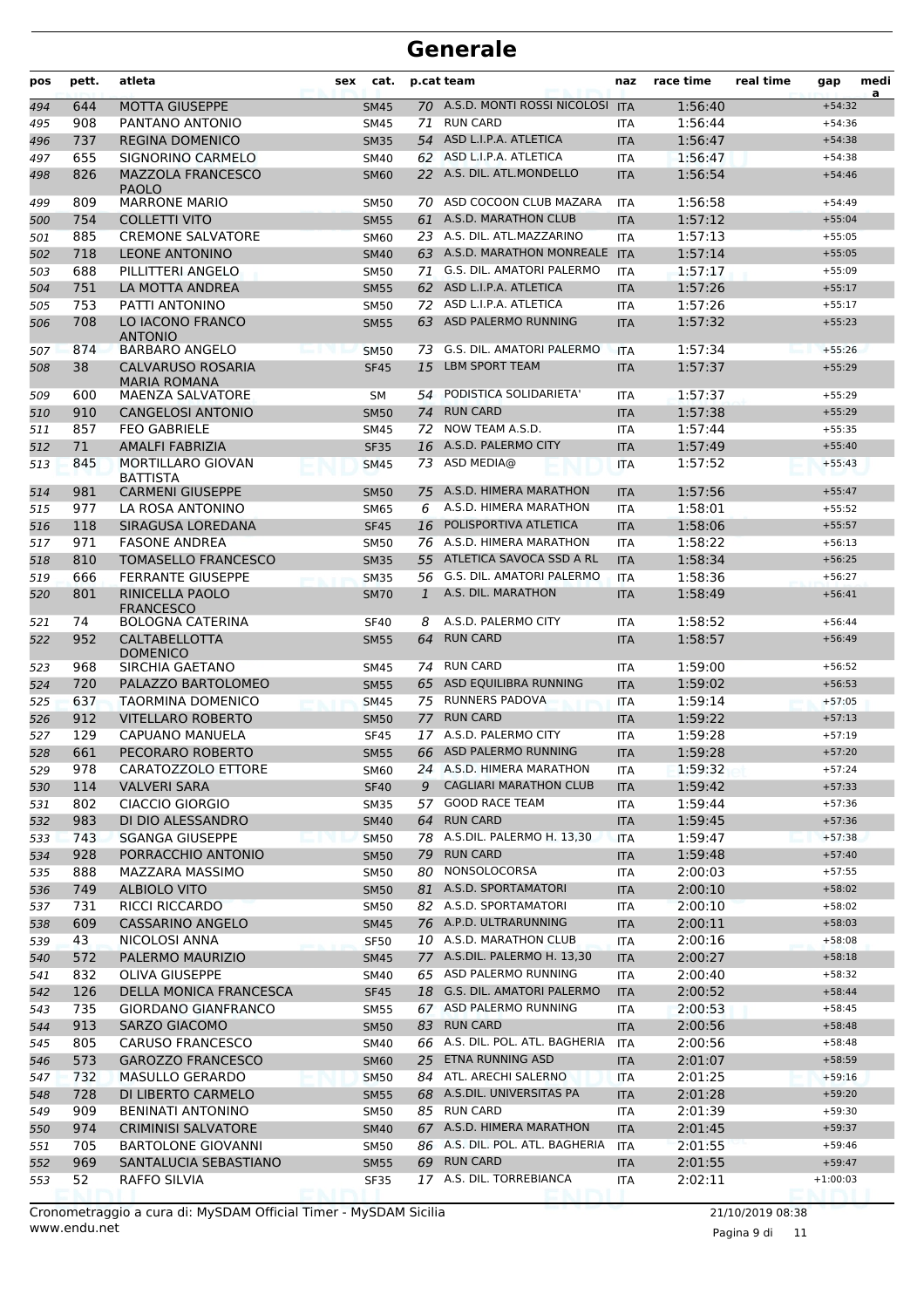| pos | pett. | atleta                                     | sex | cat.        |    | p.cat team                     | naz        | race time | real time | gap        | medi<br>a |
|-----|-------|--------------------------------------------|-----|-------------|----|--------------------------------|------------|-----------|-----------|------------|-----------|
| 554 | 368   | LO MONACO CARMELO                          |     | <b>SM50</b> |    | 87 A.S.D. ATLETICA CANICATTI   | <b>ITA</b> | 2:02:17   |           | $+1:00:08$ |           |
| 555 | 115   | <b>GIUDICE MARIA ROSA</b>                  |     | <b>SF50</b> | 11 | <b>RUN CARD</b>                | ITA        | 2:02:22   |           | $+1:00:14$ |           |
| 556 | 828   | <b>ZINNO CARLO</b>                         |     | <b>SM60</b> |    | 26 G.S. CAT SPORT ROMA         | <b>ITA</b> | 2:02:25   |           | $+1:00:17$ |           |
| 557 | 849   | SANGIUSEPPE GIUSEPPE                       |     | <b>SM65</b> |    | 7 A.S. DIL. MARATHON           | <b>ITA</b> | 2:02:28   |           | $+1:00:19$ |           |
| 558 | 639   | <b>ALIA EMIRO</b>                          |     | <b>SM55</b> |    | 70 G.S. DIL. AMATORI PALERMO   | <b>ITA</b> | 2:02:31   |           | $+1:00:22$ |           |
| 559 | 851   | <b>FIORE MICHELE</b>                       |     | <b>SM55</b> | 71 | G.S. DIL. AMATORI PALERMO      | ITA        | 2:02:31   |           | $+1:00:22$ |           |
| 560 | 852   | <b>COSTE FRANCESCO</b>                     |     | <b>SM55</b> |    | 72 G.S. DIL. AMATORI PALERMO   | <b>ITA</b> | 2:02:32   |           | $+1:00:23$ |           |
| 561 | 91    | <b>COCCO ROSA</b>                          |     | <b>SF45</b> |    | 19 ASD PALERMO RUNNING         | <b>ITA</b> | 2:02:33   |           | $+1:00:24$ |           |
| 562 | 84    | <b>CANNOVA GIUSEPPA</b>                    |     | <b>SF50</b> |    | 12 A.S. DIL. MARATHON          | <b>ITA</b> | 2:03:19   |           | $+1:01:11$ |           |
| 563 | 701   | ALONGE CALOGERO                            |     | <b>SM55</b> |    | 73 A.S. DILETT. LA TARTARUGA   | <b>ITA</b> | 2:03:36   |           | $+1:01:27$ |           |
| 564 | 877   | LIVIO GIUSEPPE                             |     | <b>SM45</b> |    | 78 A.S. DILETT. LA TARTARUGA   | <b>ITA</b> | 2:03:36   |           | $+1:01:28$ |           |
| 565 | 833   | <b>SALICA MICHELE</b>                      |     | <b>SM40</b> |    | 68 ASD PALERMO RUNNING         | ITA        | 2:03:46   |           | $+1:01:37$ |           |
| 566 | 881   | SEIDITA ROSARIO                            |     | <b>SM55</b> |    | 74 A.S.DIL. UNIVERSITAS PA     | <b>ITA</b> | 2:03:49   |           | $+1:01:41$ |           |
| 567 | 45    | LI CASTRI SAMANTHA                         |     | <b>SF45</b> |    | 20 A.S.DIL. PALERMO H. 13,30   | ITA        | 2:04:00   |           | $+1:01:51$ |           |
| 568 | 882   | <b>RUSSO AUGUSTO</b>                       |     | <b>SM50</b> |    | 88 ASD POLIZIA DI STATO        | <b>ITA</b> | 2:04:02   |           | $+1:01:53$ |           |
| 569 | 51    | <b>FORLESE GABRIELLA MARIA</b>             |     | <b>SF35</b> |    | 18 ATLETICA SAVOCA SSD A RL    | <b>ITA</b> | 2:04:07   |           | $+1:01:59$ |           |
| 570 | 104   | <b>SALISCI ALESSIA</b>                     |     | <b>SF45</b> | 21 | <b>CAGLIARI MARATHON CLUB</b>  | <b>ITA</b> | 2:04:11   |           | $+1:02:02$ |           |
| 571 | 916   | <b>TRISCONI GIAMPIERO</b>                  |     | SM60        |    | 27 RUN CARD                    | <b>ITA</b> | 2:04:26   |           | $+1:02:17$ |           |
| 572 | 961   | <b>DELLISANTI COSIMO</b><br><b>DAMIANO</b> |     | <b>SM50</b> | 89 | <b>RUN CARD</b>                | <b>ITA</b> | 2:04:27   |           | $+1:02:19$ |           |
| 573 | 807   | <b>BERTOLOTTI STEFANO</b>                  |     | <b>SM55</b> | 75 | <b>MARATHON CREMONA</b>        | <b>ITA</b> | 2:04:35   |           | $+1:02:27$ |           |
| 574 | 887   | LA ROCCA CARMELO                           |     | <b>SM40</b> |    | 69 A.S. DIL. ATL.MAZZARINO     | <b>ITA</b> | 2:04:44   |           | $+1:02:35$ |           |
| 575 | 818   | <b>COSSENTINO ANTONIO</b>                  |     | <b>SM35</b> |    | 58 A.S.D. SPORTAMATORI         | <b>ITA</b> | 2:04:44   |           | $+1:02:35$ |           |
| 576 | 879   | KOMLA NICHOLAS ABEL                        |     | <b>SM45</b> | 79 | ASD MEDIA@                     | <b>ITA</b> | 2:04:45   |           | $+1:02:36$ |           |
| 577 | 343   | <b>MANSUETI RENZO</b>                      |     | SM50        | 90 | ATL. MONTE MARIO               | <b>ITA</b> | 2:04:46   |           | $+1:02:38$ |           |
| 578 | 932   | <b>LIBRIZZI FABIO</b>                      |     | <b>SM45</b> | 80 | <b>RUN CARD</b>                | <b>ITA</b> | 2:05:00   |           | $+1:02:51$ |           |
| 579 | 929   | <b>CORTESE MICHELE</b>                     |     | <b>SM50</b> | 91 | <b>RUN CARD</b>                | ITA        | 2:05:09   |           | $+1:03:00$ |           |
| 580 | 924   | <b>CAVELIER JUAN</b>                       |     | <b>SM55</b> |    | 76 RUN CARD                    | <b>COL</b> | 2:05:09   |           | $+1:03:00$ |           |
| 581 | 831   | <b>LUCCI GIUSEPPE</b>                      |     | <b>SM60</b> | 28 | ASD PALERMO RUNNING            | <b>ITA</b> | 2:05:34   |           | $+1:03:25$ |           |
| 582 | 822   | <b>VIVOLI BIAGIO</b>                       |     | <b>SM60</b> | 29 | A.S.DIL. UNIVERSITAS PA        | <b>ITA</b> | 2:06:03   |           | $+1:03:55$ |           |
| 583 | 93    | PILLITTERI MARIA<br>LAURETANA              |     | <b>SF35</b> |    | 19 A.S.D. PALERMO CITY         | ITA        | 2:06:15   |           | $+1:04:07$ |           |
| 584 | 834   | <b>PELOSIN MAURO</b>                       |     | <b>SM50</b> |    | 92 ATL.AUDACE NOALE            | <b>ITA</b> | 2:06:21   |           | $+1:04:12$ |           |
| 585 | 103   | <b>MELONI STEFANIA</b>                     |     | <b>SF50</b> |    | 13 CAGLIARI MARATHON CLUB      | <b>ITA</b> | 2:06:22   |           | $+1:04:14$ |           |
| 586 | 808   | PELLERITO FABIO                            |     | <b>SM50</b> |    | 93 ASD AGEX                    | <b>ITA</b> | 2:06:23   |           | $+1:04:15$ |           |
| 587 | 714   | <b>MOCCIARO FRANCESCO</b>                  |     | SM45        |    | 81 G.S. DIL. VERGINE MARIA PA  | ITA        | 2:06:29   |           | $+1:04:20$ |           |
| 588 | 87    | <b>ALBANESE MARIA PIA</b>                  |     | <b>SF50</b> | 14 | G.S. DIL. AMATORI PALERMO      | <b>ITA</b> | 2:07:00   |           | $+1:04:52$ |           |
| 589 | 131   | <b>SIDELI MARTA</b>                        |     | <b>SF40</b> | 10 | <b>RUN CARD</b>                | <b>ITA</b> | 2:07:02   |           | $+1:04:53$ |           |
| 590 | 922   | <b>VACCARO GIORGIO</b>                     |     | <b>SM35</b> | 59 | <b>RUN CARD</b>                | <b>ITA</b> | 2:07:04   |           | $+1:04:56$ |           |
| 591 | 946   | <b>BICA ANTONINO</b>                       |     | <b>SM45</b> | 82 | <b>RUN CARD</b>                | <b>ITA</b> | 2:07:06   |           | $+1:04:57$ |           |
| 592 | 752   | <b>CHIARANTANO GIUSEPPE</b>                |     | <b>SM65</b> |    | 8 A.S. DIL. POL.AGATOCLE       | <b>ITA</b> | 2:07:07   |           | $+1:04:58$ |           |
| 593 | 871   | GIARRATANO LUCIANO                         |     | <b>SM60</b> |    | 30 A.S. DIL. POL.AGATOCLE      | ITA        | 2:07:07   |           | $+1:04:58$ |           |
| 594 | 861   | GIALLOMBARDO ALESSIO                       |     | <b>SM40</b> |    | 70 A.S.D. MARATHON MONREALE    | <b>ITA</b> | 2:07:10   |           | $+1:05:02$ |           |
| 595 | 738   | CARUSO DANIELE                             |     | <b>SM40</b> |    | 71 A.S. DIL. TORREBIANCA       | <b>ITA</b> | 2:07:34   |           | $+1:05:26$ |           |
| 596 | 67    | CHIAVELLO MADDALENA                        |     | <b>SF45</b> |    | 22 A.S.D. CLUB ATLETICA        | <b>ITA</b> | 2:08:27   |           | $+1:06:18$ |           |
| 597 | 81    | <b>BONTEMPO PIERA</b>                      |     | SF35        |    | 20 RUN CARD                    | <b>ITA</b> | 2:08:28   |           | $+1:06:19$ |           |
| 598 | 880   | DI LIBERTO FRANCESCO                       |     | <b>SM55</b> |    | 77 A.S.DIL. UNIVERSITAS PA     | <b>ITA</b> | 2:08:37   |           | $+1:06:29$ |           |
| 599 | 127   | CERNIGLIARO ANNA                           |     | <b>SF50</b> |    | 15 A.S. DIL. ATL.MONDELLO      | ITA        | 2:08:39   |           | $+1:06:31$ |           |
| 600 | 976   | <b>FERRARO IVAN</b>                        |     | JM          | 9  | <b>RUN CARD</b>                | <b>ITA</b> | 2:08:44   |           | $+1:06:35$ |           |
| 601 | 925   | PRINZIVALLI GIANCARLO                      |     | SM40        | 72 | <b>RUN CARD</b>                | <b>ITA</b> | 2:08:55   |           | $+1:06:47$ |           |
| 602 | 830   | <b>CATANESE ANTONIO</b>                    |     | <b>SM45</b> |    | 83 ASD PALERMO RUNNING         | <b>ITA</b> | 2:09:00   |           | $+1:06:51$ |           |
| 603 | 128   | <b>CORLEONE LOREDANA</b>                   |     | <b>SF50</b> |    | 16 A.S. DIL. ATL.MONDELLO      | <b>ITA</b> | 2:09:00   |           | $+1:06:52$ |           |
| 604 | 606   | <b>ALOSI MARCO MARIA</b>                   |     | <b>SM55</b> |    | 78 ETNA RUNNING ASD            | <b>ITA</b> | 2:09:05   |           | $+1:06:56$ |           |
| 605 | 730   | LIZZIO GIANFRANCO                          |     | SM50        |    | 94 ETNA RUNNING ASD            | ITA        | 2:09:05   |           | $+1:06:57$ |           |
| 606 | 864   | <b>MACALUSO VITTORIO</b>                   |     | <b>SM65</b> | 9  | A.S.D. MARATHON MONREALE       | <b>ITA</b> | 2:09:12   |           | $+1:07:04$ |           |
| 607 | 56    | DI NOTO SABRINA                            |     | <b>SF40</b> | 11 | A.S.DIL. UNIVERSITAS PA        | ITA        | 2:09:14   |           | $+1:07:06$ |           |
| 608 | 105   | <b>SCRUGLI PAOLA</b>                       |     | <b>SF50</b> |    | 17 CAGLIARI MARATHON CLUB      | <b>ITA</b> | 2:09:51   |           | $+1:07:42$ |           |
| 609 | 101   | CONTI CARLA ERIKA                          |     | <b>SF45</b> |    | 23 CAGLIARI MARATHON CLUB      | ITA        | 2:09:51   |           | $+1:07:43$ |           |
| 610 | 40    | <b>KUNINA OLHA</b>                         |     | <b>SF35</b> |    | 21 A.S. DIL. TORREBIANCA       | <b>UKR</b> | 2:09:58   |           | $+1:07:49$ |           |
| 611 | 960   | ABRIL FRANCESC XAVIER                      |     | SM          |    | 55 RUN CARD                    | <b>ESP</b> | 2:10:21   |           | $+1:08:12$ |           |
| 612 | 35    | <b>CASTELLS MAGALI</b>                     |     | <b>SF</b>   | 21 | <b>RUN CARD</b>                | <b>ESP</b> | 2:10:21   |           | $+1:08:13$ |           |
| 613 | 958   | CASTELLS BATLLO DANIEL                     |     | <b>SM55</b> |    | 79 RUN CARD                    | <b>ESP</b> | 2:10:21   |           | $+1:08:13$ |           |
| 614 | 811   | <b>CARONIA FRANCESCO</b>                   |     | <b>SM35</b> |    | 60 A.S. DILETT. G.S.ATL.MAZARA | <b>ITA</b> | 2:10:29   |           | $+1:08:20$ |           |
| 615 | 42    | PELLEGRINO ANNA                            |     | <b>SF45</b> |    | 24 ATL. ARECHI SALERNO         | ITA        | 2:10:40   |           | $+1:08:31$ |           |
| 616 | 813   | SAVANI ALBERTO                             |     | <b>SM50</b> |    | 95 PICO RUNNERS                | <b>ITA</b> | 2:10:59   |           | $+1:08:50$ |           |
|     |       |                                            |     |             |    |                                |            |           |           |            |           |